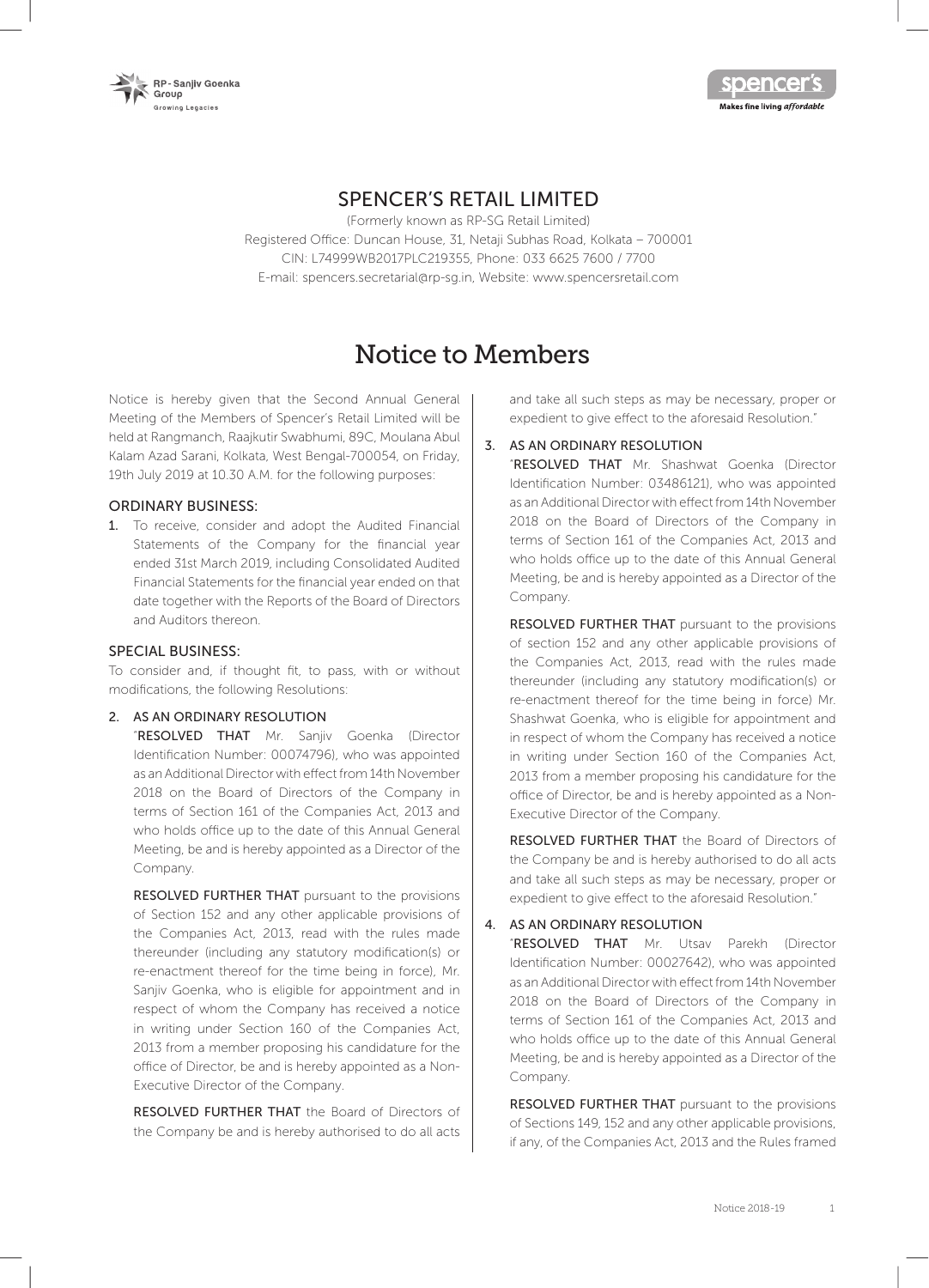



thereunder (including any statutory modification(s) or re-enactment thereof, for the time being in force) read with Schedule IV to the Companies Act, 2013 and SEBI (Listing Obligation and Disclosure Requirements) Regulations, 2015, Mr. Utsav Parekh, who is eligible for appointment and in respect of whom the Company has received a notice in writing under Section 160 of the Companies Act, 2013 from a member proposing his candidature for the office of Director and who has submitted a declaration that he meets the criteria for independence as provided in Section 149(6) of the Companies Act, 2013, be and is hereby appointed as an Independent Director of the Company, not liable to retire by rotation for a period of 5 (five) consecutive years with effect from 14th November 2018 to 13th November 2023.

RESOLVED FURTHER THAT the Board of Directors of the Company be and is hereby authorised to do all acts and take all such steps as may be necessary, proper or expedient to give effect to the aforesaid Resolution."

# 5. AS AN ORDINARY RESOLUTION

"RESOLVED THAT Mr. Pratip Chaudhuri (Director Identification Number: 00915201), who was appointed as an Additional Director with effect from 14th November 2018 on the Board of Directors of the Company in terms of Section 161 of the Companies Act, 2013 and who holds office up to the date of this Annual General Meeting, be and is hereby appointed as a Director of the Company.

RESOLVED FURTHER THAT pursuant to the provisions of Sections 149, 152 and any other applicable provisions, if any, of the Companies Act, 2013 and the Rules framed thereunder (including any statutory modification(s) or re-enactment thereof, for the time being in force) read with Schedule IV to the Companies Act, 2013 and SEBI (Listing Obligation and Disclosure Requirements) Regulations, 2015, Mr. Pratip Chaudhuri, who is eligible for appointment and in respect of whom the Company has received a notice in writing under Section 160 of the Companies Act, 2013 from a member proposing his candidature for the office of Director, and who has submitted a declaration that he meets the criteria for independence as provided in Section 149(6) of the Companies Act, 2013, be and is hereby appointed as an Independent Director of the Company, not liable to retire by rotation for a period of 5 (five) consecutive years with effect from 14th November 2018 to 13th November 2023.

RESOLVED FURTHER THAT the Board of Directors of the Company be and is hereby authorised to do all acts and take all such steps as may be necessary, proper or expedient to give effect to the aforesaid Resolution."

# 6. AS AN ORDINARY RESOLUTION

"RESOLVED THAT Ms. Rekha Sethi (Director Identification Number: 06809515), who was appointed as an Additional Director with effect from 14th November 2018 on the Board of Directors of the Company in terms of Section 161 of the Companies Act, 2013 and who holds office up to the date of this Annual General Meeting, be and is hereby appointed as a Director of the Company.

RESOLVED FURTHER THAT pursuant to the provisions of Sections 149, 152 and any other applicable provisions, if any, of the Companies Act, 2013 and the Rules framed thereunder (including any statutory modification(s) or re-enactment thereof, for the time being in force) read with Schedule IV to the Companies Act, 2013 and SEBI (Listing Obligation and Disclosure Requirements) Regulations, 2015, Ms. Rekha Sethi, who is eligible for appointment and in respect of whom the Company has received a notice in writing under Section 160 of the Companies Act, 2013 from a member proposing her candidature for the office of Director, and who has submitted a declaration that she meets the criteria for independence as provided in Section 149(6) of the Companies Act, 2013, be and is hereby appointed as an Independent Director of the Company, not liable to retire by rotation for a period of 5 (five) consecutive years with effect from 14th November 2018 to 13th November 2023.

RESOLVED FURTHER THAT the Board of Directors of the Company be and is hereby authorised to do all acts and take all such steps as may be necessary, proper or expedient to give effect to the aforesaid Resolution."

### 7. AS AN ORDINARY RESOLUTION

"RESOLVED THAT Mr. Debanjan Mandal (Director Identification Number: 00469622), who was appointed as an Additional Director with effect from 11th February 2019 on the Board of Directors of the Company in terms of Section 161 of the Companies Act, 2013 and who holds office up to the date of this Annual General Meeting, be and is hereby appointed as a Director of the Company.

RESOLVED FURTHER THAT pursuant to the provisions of Sections 149, 152 and all other applicable provisions, if any, of the Companies Act, 2013 ('the Act') and the Rules framed thereunder (including any statutory modification(s) or re-enactment thereof, for the time being in force) read with Schedule IV to the Act and SEBI (Listing Obligation and Disclosure Requirements) Regulations, 2015, Mr. Debanjan Mandal, who is eligible for appointment and in respect of whom the Company has received a notice in writing under Section 160 of the Companies Act, 2013 from a member proposing his candidature for the office of Director, and who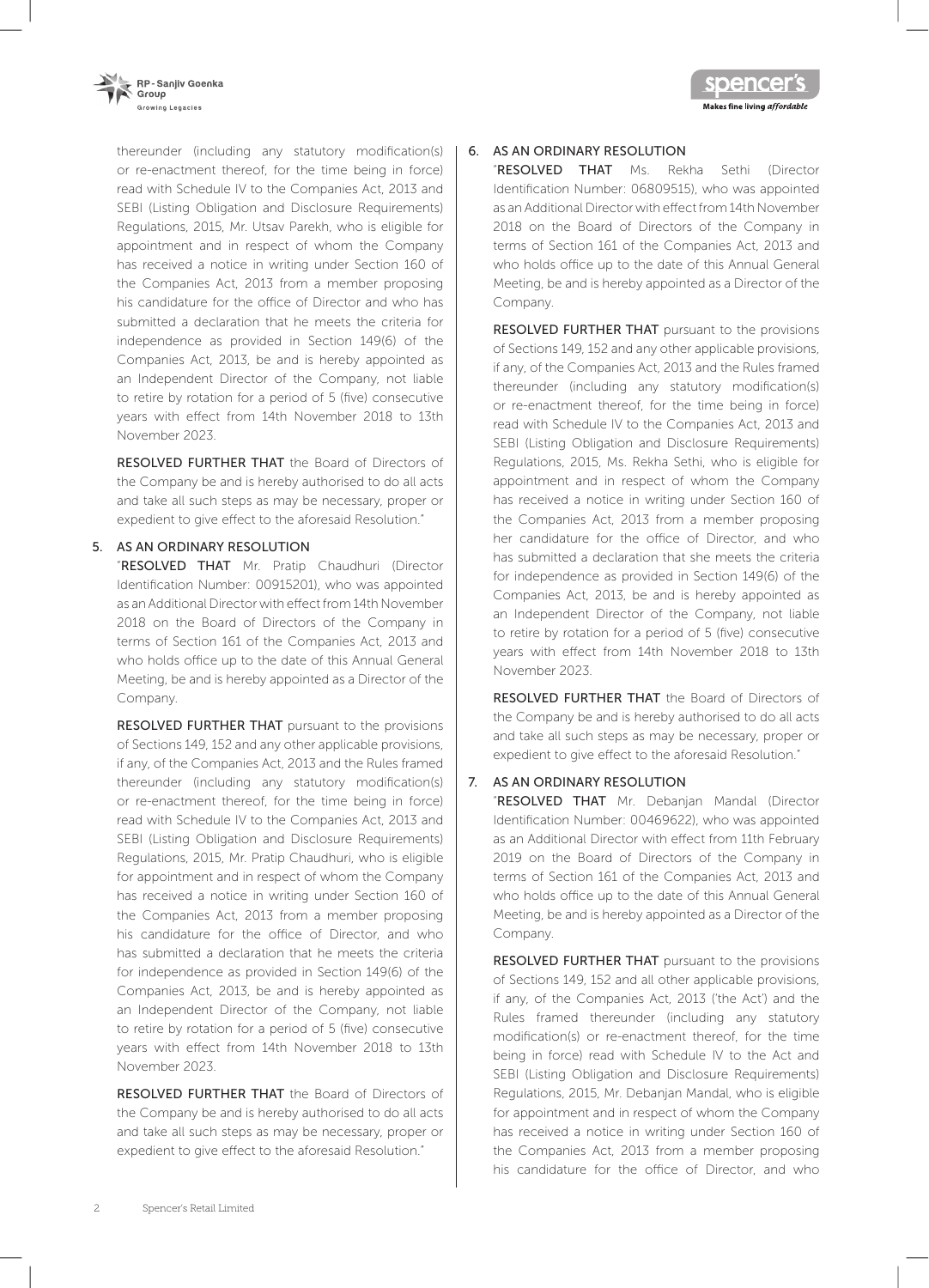

has submitted a declaration that he meets the criteria for independence as provided in Section 149(6) of the Companies Act, 2013, be and is hereby appointed as an Independent Director of the Company, not liable to retire by rotation for a period of five (5) consecutive years with effect from 11th February 2019 to 10th February 2024.

RESOLVED FURTHER THAT the Board of Directors of the Company be and is hereby authorised to do all acts and take all such steps as may be necessary, proper or expedient to give effect to the aforesaid Resolution."

### 8. AS A SPECIAL RESOLUTION

"RESOLVED THAT Mr. Devendra Chawla (Director Identification Number: 03586196) who was appointed as an Additional Director of the Company by the Board of Directors with effect from 11th February 2019 and who holds office upto the date of the forthcoming Annual General Meeting be and is hereby appointed as a Director of the Company.

RESOLVED FURTHER THAT pursuant to the provisions of Section 196, 197, 198, 203 read with Schedule V and other applicable provisions of the Companies Act, 2013 and rules made thereunder (including any statutory modification or any re-enactment thereof) read with the Articles of Association of the Company and subject to such other approvals as may be necessary, the Company hereby approves the appointment of Mr. Devendra Chawla ("Mr. Chawla") as Chief Executive Officer (CEO) and Managing Director of the Company for a period of three years with effect from 11th February 2019 on the terms and conditions contained in a letter to be issued to Mr. Chawla in terms of the draft placed before the meeting.

RESOLVED FURTHER THAT the Board of Directors of the Company be and is hereby authorized to agree, make, accept and finalize all such terms, condition(s), modification(s) and alteration(s) as it may deem fit and to resolve and settle all questions, difficulties or doubts that may arise with regard to the above resolution and to finalize and execute all agreements, documents and writings and to do all acts, deeds and things in this connection and incidental as the Board in its absolute discretion may deem fit and do all acts and take all such steps as may be necessary, proper or expedient to give effect to the aforesaid Resolution."

# 9. AS A SPECIAL RESOLUTION

"RESOLVED THAT Mr. Rahul Nayak (Director Identification Number: 06491536) who was appointed as an Additional Director of the Company by the Board of Directors with effect from 14th November 2018 and who holds office upto the date of the forthcoming Annual General Meeting be and is hereby appointed as a Director of the Company.

RESOLVED FURTHER THAT pursuant to the provisions of Section 196, 197, 198, 203 read with Schedule V and other applicable provisions of the Companies Act, 2013 and rules made thereunder (including any statutory modification or any re-enactment thereof) read with the Articles of Association of the Company and subject to such other approvals as may be necessary, the Company hereby approves the appointment of Mr. Rahul Nayak ("Mr. Nayak") as Whole-time Director of the Company for a period of three years with effect from 14th November 2018 on the terms and conditions contained in a letter to be issued to Mr. Nayak in terms of the draft placed before the meeting.

Makes fine living affordable

RESOLVED FURTHER THAT the Board of Directors of the Company be and is hereby authorized to agree, make, accept and finalize all such terms, condition(s), modification(s) and alteration(s) as it may deem fit and to resolve and settle all questions, difficulties or doubts that may arise with regard to the above resolution and to finalize and execute all agreements, documents and writings and to do all acts, deeds and things in this connection and incidental as the Board in its absolute discretion may deem fit and do all acts and take all such steps as may be necessary, proper or expedient to give effect to the aforesaid Resolution."

# 10. AS A SPECIAL RESOLUTION

"RESOLVED THAT in terms of Section 180(1)(a) and other applicable provisions, if any of the Companies Act, 2013 read with any applicable rules made thereunder, consent of the Company be and is hereby accorded to the Board of Directors of the Company to mortgage / charge / or otherwise encumber all or any of the assets of the Company whether immovable or movable and whether present or future by way of charge in favour of or for the benefit of one or more Bank(s) / Financial Institution(s) / NBFCs / other lenders [hereinafter refer to as "Lender(s)"] providing the facilities to the Company within a overall limit of  $\bar{\tau}$  350 crore with such ranking of charge and on such other terms and conditions as may be agreed to by one or more of the Lender(s).

RESOLVED FURTHER THAT the Board of Directors of the Company, be and is hereby authorized to finalize the arrangement with one or more of the Lender(s) and to give effect to the creation of the aforesaid security and to execute all such other deeds or documents connected therewith and ancillary thereto, which may be deemed necessary to give effect to the above Resolution and to make filing of all forms with all government authorities including the Registrar of Companies and make the necessary entries in the statutory records together with all forms and documents and to do all such acts and things as may be deemed necessary and expedient in this regard."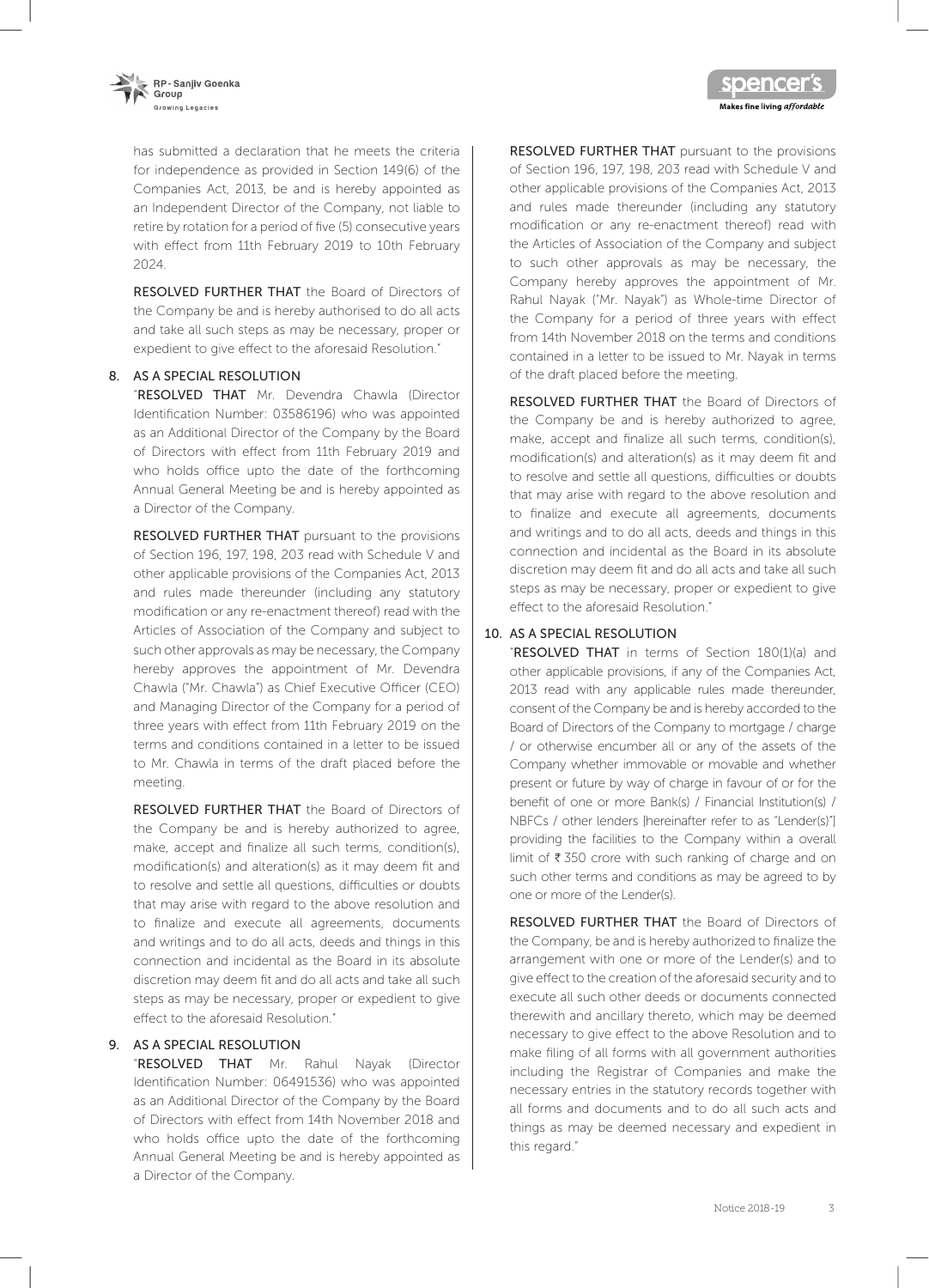

### 11. AS A SPECIAL RESOLUTION

"RESOLVED THAT pursuant to the provisions of Section 186 and other applicable provisions, if any, of the Companies Act, 2013 (the Act) and the Rules made thereunder, consent of the Company be and is hereby accorded to the Board of Directors of the Company (the Board) to invest a sum upto  $\bar{\tau}$  250 crore for acquiring shares / other securities of body(ies) corporate in such manner and on such terms and conditions as the Board may approve from time to time through one or more such acquisition(s) PROVIDED THAT the said limit of  $\bar{\tau}$  250 crore will be in addition to the aggregate limit of  $\overline{\xi}$  350 crore as already approved by the shareholders / being placed for their approval in accordance with the said provisions.

RESOLVED FURTHER that the Board be and is hereby authorized to take from time to time all decisions and steps necessary, expedient or proper, in respect of the above mentioned proposed investments including the timing and other terms and conditions and also to take all other decisions including varying any of them, through transfer or sale, divestment or otherwise, either in part or in full, as it may, in its absolute discretion, deem appropriate, subject to the aforesaid limit and applicable conditions stipulated in the Act."

#### 12. AS A SPECIAL RESOLUTION

"RESOLVED THAT pursuant to the provisions of Section 62(1)(b) and other applicable provisions, if any, of the Companies Act, 2013 and the Rules framed thereunder, the Securities and Exchange Board of India (Share Based Employee Benefits) Regulations, 2014 ("SEBI SBEB Regulations"), Circular No. CIR/CFD/POLICY CELL/2/2015 dated 16th June 2015 ("Circular") issued by Securities and Exchange Board of India, the Securities and Exchange Board of India (Listing Obligations and Disclosure Requirements) Regulations, 2015 ("SEBI LODR Regulations") and in accordance with circulars / guidelines issued by SEBI (including any statutory modification(s) or re-enactment(s) thereof, for the time being in force), provisions contained in the Articles of Association of the Company and other applicable rules, regulations and circulars/ guidelines, approval of such other Regulatory / Statutory / Government authorities, as may be necessary in this context and subject to acceptance of such condition(s) or modification(s) by the Board of Directors of the Company (hereinafter referred to as the "Board" which term shall be deemed to include any Committee thereof, including the Nomination and Remuneration Committee ("NRC") constituted by the Board, or any other Committee which the Board may constitute to act as the "Compensation

Committee" under the SEBI SBEB Regulations), consent of the member(s) of the Company be and is hereby accorded to the Board to introduce and implement 'Spencer's Employees Stock Option Scheme 2019' (hereinafter referred to as "ESOP 2019" or the "Scheme") to create, grant, offer, issue and allot from time to time, in one or more tranches, under ESOP 2019, options exercisable into 39,76,711 (Thirty Nine Lakh Seventy Six Thousand Seven Hundred Eleven) equity shares of the face value of  $\bar{\tau}$  5/- (Rupees Five only) each, at such price or prices, and on such terms and conditions, as may be determined by the Board in accordance with the provisions of ESOP 2019 and in due compliance with the SBEB Regulations and other applicable laws, rules and regulations, to the present and / or future permanent employees of the Company, Subsidiary Company or of a Holding Company or of an Associate Company, whether working in India or outside India, and / or to the Directors of the Company, whether whole time or not, but excluding (a) an employee who is a promoter or a person belonging to the promoter group; or (b) a director who either himself or through his relative or through any body corporate, directly or indirectly, holds more than ten per cent of the outstanding Shares of the Company; or (c) Independent director(s) and/or such other persons as may be decided by the Board and / or permitted under applicable rules, regulations, guidelines and laws (hereinafter referred to as "Eligible Employees") and on such terms and conditions, as contained in the Scheme and summarized in the Explanatory Statement annexed hereto and to provide for grant and subsequent vesting and exercise of options by eligible employees in the manner and method contained in the Explanatory Statement, as the Board may decide in accordance with the provisions of the applicable laws and the provisions of ESOP 2019.

**spencer** 

Makes fine living affordable

RESOLVED FURTHER THAT without prejudice to the generality of the above but subject to the terms and conditions mentioned in the Explanatory Statement forming part of the notice convening this Meeting, the consent of the members of the Company be and is hereby accorded to the Board to formulate, evolve, decide upon, administer, superintend and implement ESOP 2019 of the Company.

RESOLVED FURTHER THAT outstanding Options granted under Company's ESOP 2019 before any issue of bonus shares or stock splits or consolidation of shares shall be suitably adjusted for the number as well as the exercise price as applicable and such outstanding options may be further adjusted at the discretion of the Board for any Corporate Action(s).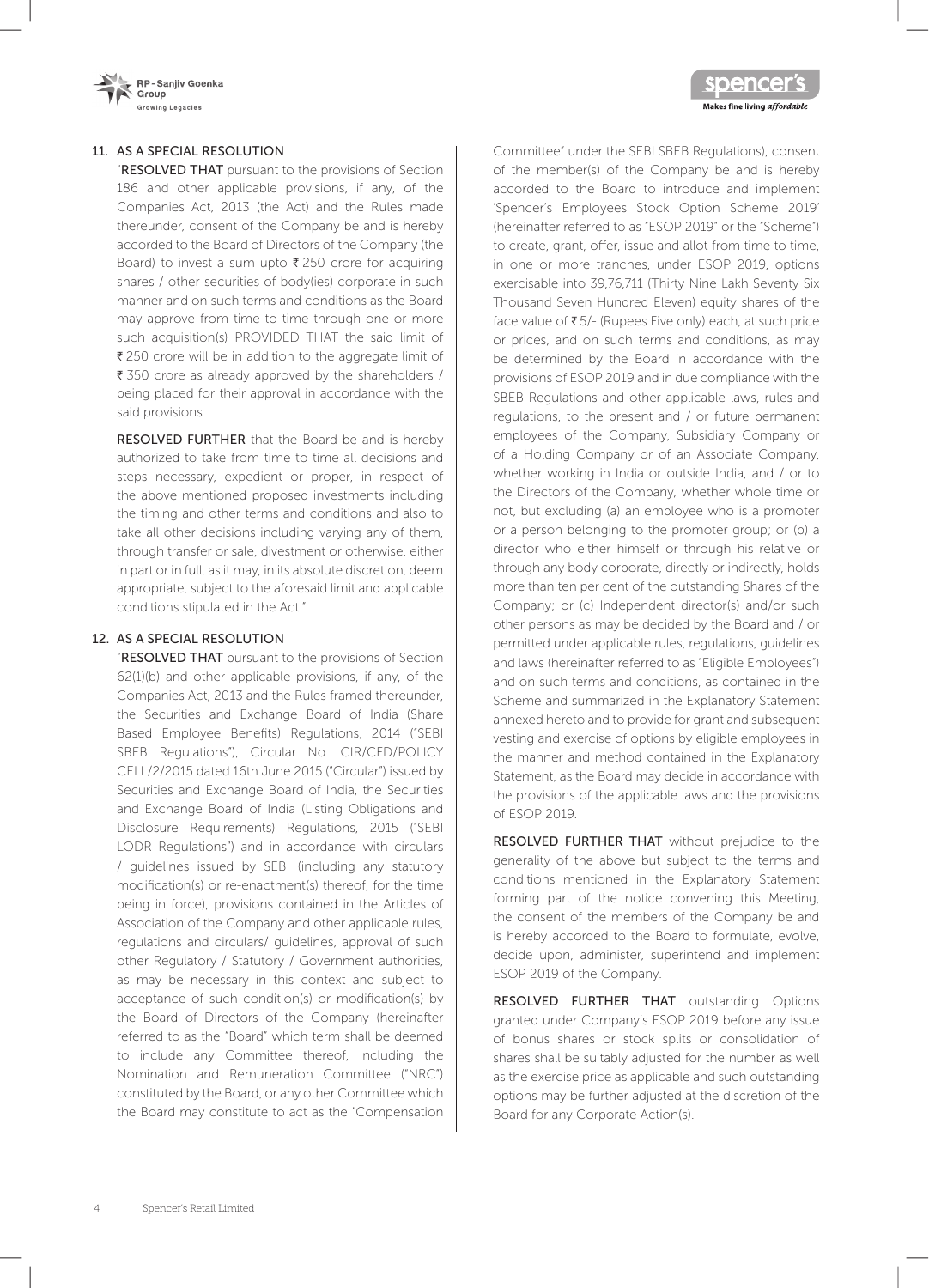

RESOLVED FURTHER THAT the consent of the members of the Company be and is hereby accorded to the Board to:

- Issue and allot equity shares upon exercise of stock options, from time to time, granted under ESOP 2019 and such equity shares allotted shall in all respects rank pari passu with the existing equity shares of the Company;
- take necessary steps for listing of the Securities allotted under ESOP 2019 on the Stock Exchanges, where the equity shares of the Company are listed as per the provisions of the Listing Regulations and other applicable laws, rules and regulations;
- conform to the accounting policies prescribed from time to time under SBEB Regulations and any other applicable laws and regulations to the extent relevant and applicable to ESOP 2019;
- re-price the options at any time as it deems fit, which are not exercised, whether or not they have been vested, if the exercise price of the options is rendered unattractive due to fall in price of the share in the market and such re-pricing is not detrimental to the interest of the employees who have been granted stock options under ESOP 2019;
- make any modifications, changes, variations, alterations or revisions in ESOP 2019, as it may deem fit, from time to time or to suspend, withdraw or revive ESOP 2019, from time to time, in conformity with the provisions of SEBI SBEB Regulations and other applicable rules, regulations, guidelines and laws, unless such variation, amendment, modification or alteration is detrimental to the interest of the employees who have been granted stock options under ESOP 2019.
- do all such acts, deeds, matters and things as it may, in its absolute discretion deem fit, for the aforesaid purpose and also to settle any issues, questions, difficulties or doubts that may arise in this regard at any stage, without being required to seek any further consent or approval of the members of the Company to the end and intent that the members shall be deemed to have given their approval thereto expressly by the authority of this Resolution, and further to execute all such deeds, documents, writings and to give such directions and / or instructions as may be necessary, proper

or expedient to give effect to any modification, alteration, amendment, suspension, withdrawal or termination of ESOP 2019 and to take all such steps and do all acts as may be incidental or ancillary thereto.

Makes fine living affordable

RESOLVED FURTHER THAT the consent of members of the Company be and is hereby accorded to the Board to implement ESOP 2019 through the Spencer's Employee Benefit Trust, an independent trust to be set up by the Company, if considered appropriate, and for the Spencer's Employee Benefit Trust to acquire/ purchase equity shares of the Company, if considered appropriate through secondary market for the purpose of implementation of ESOP 2019, subject to the Companies Act, 2013 and SEBI SBEB Regulations; and

RESOLVED FURTHER THAT pursuant to Section 67 of the Companies Act, 2013 read with the Companies (Share Capital and Debentures) Rules, 2014, including any statutory modification(s) or re-enactment(s) thereof, for the time being in force; the Memorandum and Articles of Association of the Company and the SEBI SBEB Regulations, as amended from time to time, consent of members of the Company be and is hereby accorded to the Board to grant, if so required, loan(s) in one or more tranches to the aforesaid Spencer's Employee Benefit Trust and/or to give guarantee or provide security in connection with loan(s) obtained from external financial institutions or lenders by Spencer's Employee Benefit Trust for enabling Spencer's Employee Benefit Trust to undertake secondary acquisition of the equity shares of the Company for the purpose of the ESOP 2019 subject to the Companies Act, 2013 read with SEBI SBEB Regulations."

By Order of the Board

#### Rama Kant

Company Secretary (Membership No: F4818)

#### Registered office

Duncan House 31, Netaji Subhas Road, Kolkata – 700 001 CIN: L74999WB2017PLC219355 E-mail: spencers.secretarial@rp-sg.in Website: www.spencersretail.com Date: 17th May 2019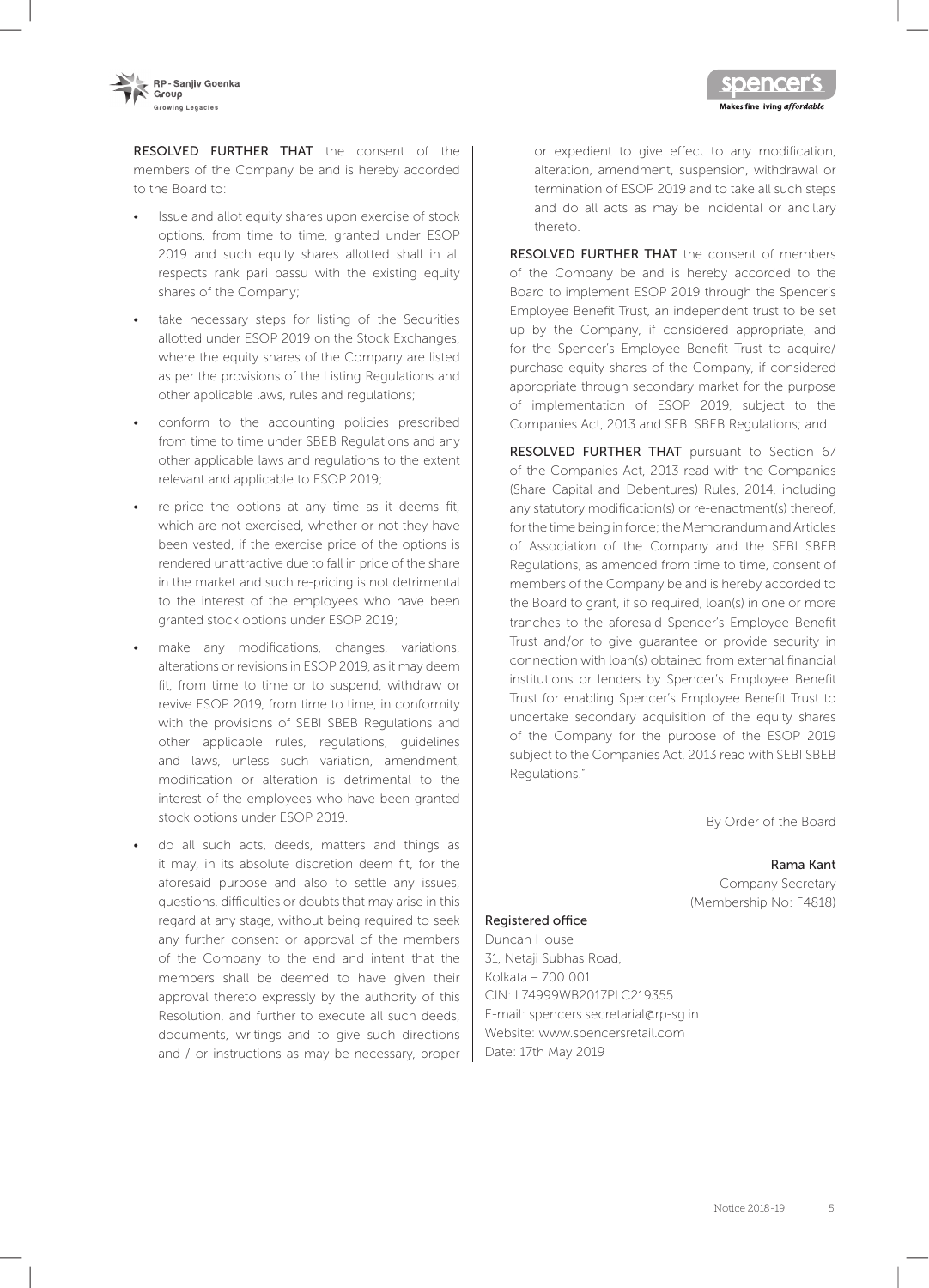



# NOTES:

- 1. As part of its share listing process, the Board of Directors of the Company ("the Board") was reconstituted and all eight members of the Board are currently additional directors holding office, in terms of the provisions of Section 161 of the Companies Act, 2013 ("the Act") upto the date of the ensuing annual general meeting. Ordinary Resolutions at Item Nos. 2 to 7 and the Special Resolutions at Item Nos. 8 and 9 above of the Notice propose, inter alia, appointment of the said eight additional directors as directors of the Company. Accordingly the Company has, as of date, no director liable to retire by rotation and hence the said notice does not need to contain any item of Ordinary Business for retirement of any director in accordance with Section 152 of the Act.
- 2. PROXIES: A MEMBER ENTITLED TO ATTEND AND VOTE AT THE ANNUAL GENERAL MEETING (THE 'MEETING') IS ENTITLED TO APPOINT A PROXY TO ATTEND AND VOTE INSTEAD OF HIMSELF AND THE PROXY NEED NOT BE A MEMBER OF THE COMPANY.

Pursuant to the provisions of Section 105 of the Companies Act, 2013 and Rules framed thereunder, a person can act as Proxy on behalf of Members not exceeding fifty (50) in number and holding in the aggregate not more than 10% of the total share capital of the Company carrying voting rights. However, a Member holding more than 10% of the total share capital of the Company carrying voting rights may appoint a single person as Proxy and such person shall not act as Proxy for any other Member. The Instrument appointing the Proxy, in order to be valid and effective, should be deposited at the Registered Office of the Company, duly completed and signed, not less than forty-eight (48) hours before the commencement of the meeting. Proxies submitted on behalf of companies and societies, among others, must be supported by an appropriate resolution / authority, as applicable. Every Member entitled to vote at the Meeting can inspect the proxies lodged with the Company, at any time during the business hours of the Company, during the period beginning twenty-four (24) hours before the time fixed for the commencement of the Meeting and ending on the conclusion of the Meeting. However, a prior notice of not less than three (3) days in writing of the intention to inspect the proxies lodged shall be required to be provided to the Company.

The proxy-holder shall prove his identity at the time of attending the Meeting. Proxies are requested to carry photo identification to the venue of the Meeting. Furthermore, when a Member appoints a Proxy and both the Member and Proxy attend the meeting, the Proxy stands automatically revoked.

In case of joint holders attending the meeting, only such joint holder whose name appears first in the Register of Members will be entitled to vote.

- 3. Statement pursuant to Section 102: The Statement pursuant to Section 102(1) of the Companies Act, 2013 in respect of the special business of the Notice is annexed hereto. All documents referred to in the Notice will be available for inspection by the members at the Registered Office of the Company between 11 A.M. and 1 P.M. on all working days up to the date of the Annual General Meeting (AGM) and will also be available at the venue.
- 4. Communication: Electronic copy of the Notice of the AGM of the Company inter alia indicating the process and manner of Electronic Voting along with Attendance Slip and Proxy Form is being sent to all concerned including the Members whose E-mail IDs are registered with the Company's Registrar and Share Transfer Agents/ Depository Participants for communication purposes unless any Member has requested for a hard copy of the same. For Members who have not registered their E-mail IDs, physical copies of the Notice of the AGM of the Company inter alia indicating the process and manner of Electronic Voting along with Attendance Slip and Proxy Form is being sent through the permitted mode.
- 5. Registrar and Share Transfer Agents and Depository Participant: Members holding shares in dematerialised form are requested to intimate all changes pertaining to their Bank Details, National Electronic Clearing Service (NECS), Electronic Clearing Service (ECS), mandates, nominations and power of attorney as well as any change of address, name, E-mail address and contact numbers, among others to their Depository Participant (DP). Changes intimated to the DP will then be automatically reflected in the Company's records which will help the Company and the Company's Registrar and Share Transfer Agent, Link Intime India Private Limited, to provide efficient services. Members holding shares in physical form are requested to intimate such changes to the Company's Registrar and Share Transfer Agent.

In case the mailing address mentioned on the Attendance Slip is without the pin code, Members are requested to kindly inform the pin code immediately.

6. Securities and Exchange Board of India (SEBI) has decided that, with effect from 1st April 2019, securities of listed companies can be transferred only in dematerialized form and, therefore, members are advised to dematerialize as early as possible shares held by them in physical form.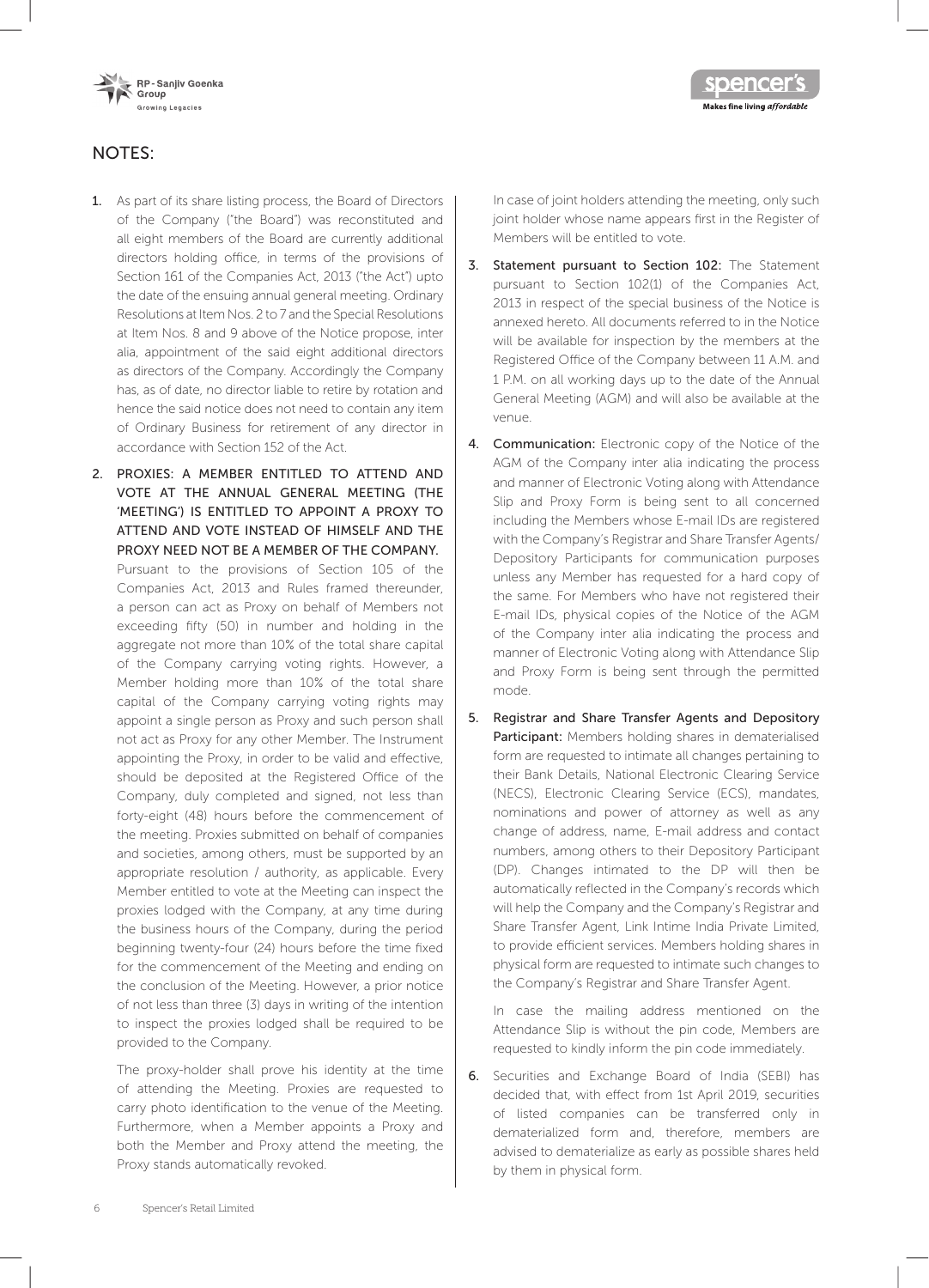

- 7. Record date/Book closure: 12th July 2019, be fixed as record date for the purpose of electronic voting in respect of the ensuing Second Annual General Meeting of the Company. The Register of Members and Share Transfer Books of the Company shall remain closed from 12th July 2019 to 19th July 2019 (both days inclusive).
- 8. Mandatory submission of PAN: Securities and Exchange Board of India (SEBI) has mandated the submission of Permanent Account Numbers (PAN) by every participant in the securities market. Members holding Shares in electronic form are, therefore, requested to submit the PAN details to their Depository Participants with whom they are maintaining their demat accounts.
- 9. Go green initiative: The Company will start sending periodic communications including Notices for General Meetings and Financial Statements, among others, through E-mail to Members who are registered with the Company. While going through the Register of Members, it was found that there were Members who had not registered their E-mail IDs with the Company. Consequently, the Company was unable to communicate with them electronically. In compliance with the provisions of Rule 18 of the Companies (Management and Administration) Rules, 2014 and applicable provisions of the Companies Act, 2013, Members are requested to register their E-mail IDs with the Company's Registrar and Share Transfer Agents (RTA) i.e., M/s.Link Intime India Private Limited and Members holding Shares in electronic / demat mode are requested to register their E-mail IDs with their respective Depository Participants (DPs). E-mail IDs that have undergone any change or those that require any correction, may kindly update the same with the RTA or the DPs, as stated above. Copies of all such communication can also be obtained in physical form from the Company free-of-cost, upon request. All such documents shall also be available at the Company's website: www.spencersretail.com

Copies of the Annual Report will not be distributed at the Meeting. Members are requested to carry their copies of the Annual Report to the Meeting. Furthermore, please note that Duplicate Attendance Slips shall not be issued.

- 10. Non-resident Indian Members are requested to inform the Company's Registrar and Share Transfer Agent, M/s. Link Intime India Private Limited, immediately of:
	- (a) Change in their residential status on return to India for permanent settlement.
	- (b) Particulars of their bank account maintained in India with complete name, branch, account type, account number and address of the bank with pin code number, if not furnished earlier.

11. The route map showing directions to reach the venue of the Second (2nd) AGM is annexed hereto.

Makes fine living affordable

- 12. Members may also note that the Notice of the Second Annual General Meeting, Attendance Slip, Proxy Form and Route Map will be available on the Company's website at: www.spencersretail.com and also on the website of NSDL at: https://www.evoting.nsdl.com for downloading. The Annual Report for the year 2018- 19 will be available on the Company's website: www. spencersretail.com for downloading. The physical copies of the aforementioned documents will also be available for inspection by the members at the Registered Office of the Company between 11 a.m. and 1 p.m. on all working days up to the date of the Annual General Meeting (AGM) and shall also be available at the venue of the Annual General Meeting of the Company. Even after registering for E-communication, Members are entitled to receive such communication in physical form, upon making a request for the same, by post free of cost. For any communication, the shareholders may also send requests to the Company's investor E-mail ID: spencers.secretarial@rp-sg.in
- 13. To prevent fraudulent transactions, Members are advised to exercise due diligence and notify the Company of any change in address or demise of any Member, as soon as possible. Members are advised not to leave their demat account(s) dormant for too long. Periodic statements of holdings should be obtained from the concerned Depository Participants and the holdings should be verified from time to time.
- 14. Corporate Members intending to send their authorised representatives to attend the Meeting pursuant to Section 113 of the Companies Act, 2013 are requested to send to the Company a certified true copy of the Board Resolution authorising their representative to attend and vote on their behalf at the meeting at least three (3) days before the AGM.
- 15. An electronic copy of the Notice of the Second Annual General Meeting of the Company inter alia indicating the process and manner of E-Voting along with Attendance Slip, Proxy Form and Route Map is being also sent to all E-mail IDs registered with the Company's Registrar and Share Transfer Agent/Depository Participants for communication purposes. For Members who have not registered their E-mail addresses, physical copies of the Notice of the Second Annual General Meeting of the Company inter alia indicating the process and manner of E-Voting along with Attendance Slip, Proxy Form and Route Map is being sent in the permitted mode.
- 16. Electronic copy of the Annual Report for the year 2018-19 is being sent to all Members E-mail IDs that are registered with the Company's Registrar and Share Transfer Agent/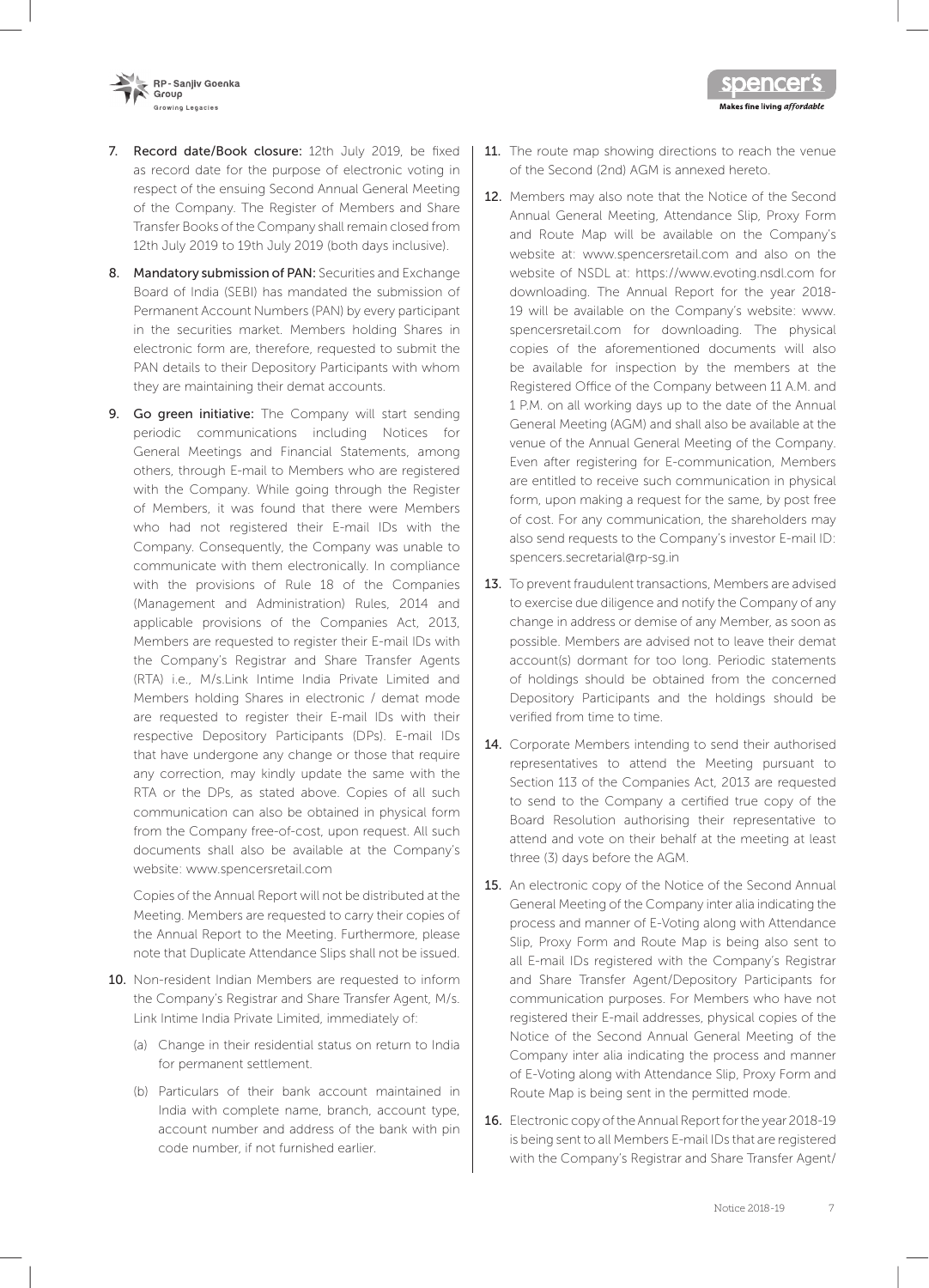

Depository Participants for communication purposes unless any Member has requested for a hard copy of the same. For Members who have not registered their e-mail addresses, physical copies of the Annual Report for the year 2018-19 are being sent in the permitted mode.

#### 17. Voting through electronic means

- I. In compliance with provisions of Section 108 of the Companies Act, 2013, Rule 20 of the Companies (Management and Administration) Rules, 2014 as amended by the Companies (Management and Administration) Amendment Rules, 2015, Regulation 44 of the SEBI (Listing Obligations and Disclosure Requirements) Regulations, 2015 and Secretarial Standard on General Meetings (SS2) issued by the Institute of Company Secretaries of India, the Company is pleased to provide its Members, the facility to exercise their right-to-vote on Resolutions proposed to be considered at the Second Annual General Meeting (AGM) by electronic means and the business may be transacted through E-Voting services. The facility of casting the votes by the Members using an electronic voting system from a place other than venue of the AGM ('Remote E-Voting') will be provided by the National Securities Depository Limited (NSDL).
- II. Members of the Company, instead of casting their votes by the aforesaid 'Remote E-Voting' may cast their votes at the venue of the Annual General Meeting through physical ballot papers, which shall be made available at the venue of the AGM and only such Members attending the meeting, who have not cast their vote by Remote E-voting, shall be able to exercise their vote at the Meeting.
- III. The Members who have cast their vote by remote E-Voting prior to the AGM may also attend the AGM, but shall not be entitled to cast their vote again.
- IV. The remote E-Voting period commences on 16th July 2019 (9:00 A.M. IST) and ends on 18th July 2019 (5:00 P.M. IST). During this period, Members of the Company, holding shares either in physical form or in dematerialised form, as on the cut-off date i.e., 12th July 2019, may cast their vote by remote E-Voting. The remote E-Voting module shall be disabled by NSDL for voting thereafter. Once the vote on a resolution is cast by the Member, the Member shall not be allowed to change it subsequently.
- V. A person who is not a Member as on the cut-off date should treat this Notice for information purpose only.

VI. The process and manner for remote E-Voting are as under:

Makes fine living affordable

The process of voting electronically on NSDL's E-Voting system involves the steps mentioned hereunder:

- Step#1: Log-in to NSDL E-Voting system at https:// www.evoting.nsdl.com/
- Step#2: Cast your vote electronically on NSDL E-Voting system

### Details regarding Step#1 are mentioned below:

- 1. Visit the E-Voting website of NSDL. Open web browser by typing the following URL: https://www. evoting.nsdl.com/ either on a personal computer or a mobile.
- 2. Once the home page of E-Voting system is launched, click on the icon 'Login', which is available under the 'Shareholders' tab.
- 3. A new screen will open. You will have to enter your user ID, your password and a verification code, as shown on the screen.

Alternatively, if you are registered for NSDL's e-service i.e., IDEAS, you can log in at https:// eservices.nsdl.com/ using your existing IDEAS login credentials. Once you log in, click on E-Voting and you can proceed to Step#2 i.e., casting your vote electronically.

4. Your User ID details are given below :

| Manner of holding<br>shares i.e. demat<br>(NSDL or CDSL) or<br>physical |                                                                    | Your user ID is:                                                                                                                                                                        |
|-------------------------------------------------------------------------|--------------------------------------------------------------------|-----------------------------------------------------------------------------------------------------------------------------------------------------------------------------------------|
|                                                                         | a) For Members<br>who hold shares<br>in demat account<br>with NSDL | Eight-character DP<br>ID<br>followed by eight-digit<br>Client ID For example if<br>your DP ID is IN300***<br>and Client ID is 12******<br>then your User ID<br>is.<br>IN300***12******* |
|                                                                         | b) For Members<br>who hold shares<br>in demat account<br>with CDSL | 16-digit Beneficiary ID For<br>example if your Beneficiary<br>$12*******************$<br>$ID$ is<br>then your User<br>ID<br>is.<br>12**************                                     |
| $\mathcal{C}$                                                           | For Members<br>holding shares in<br>physical form                  | Event Number followed by<br>Folio Number registered<br>with the Company For<br>example if Folio Number is<br>001*** and Event Number<br>is 101456 then User ID is<br>101456001***       |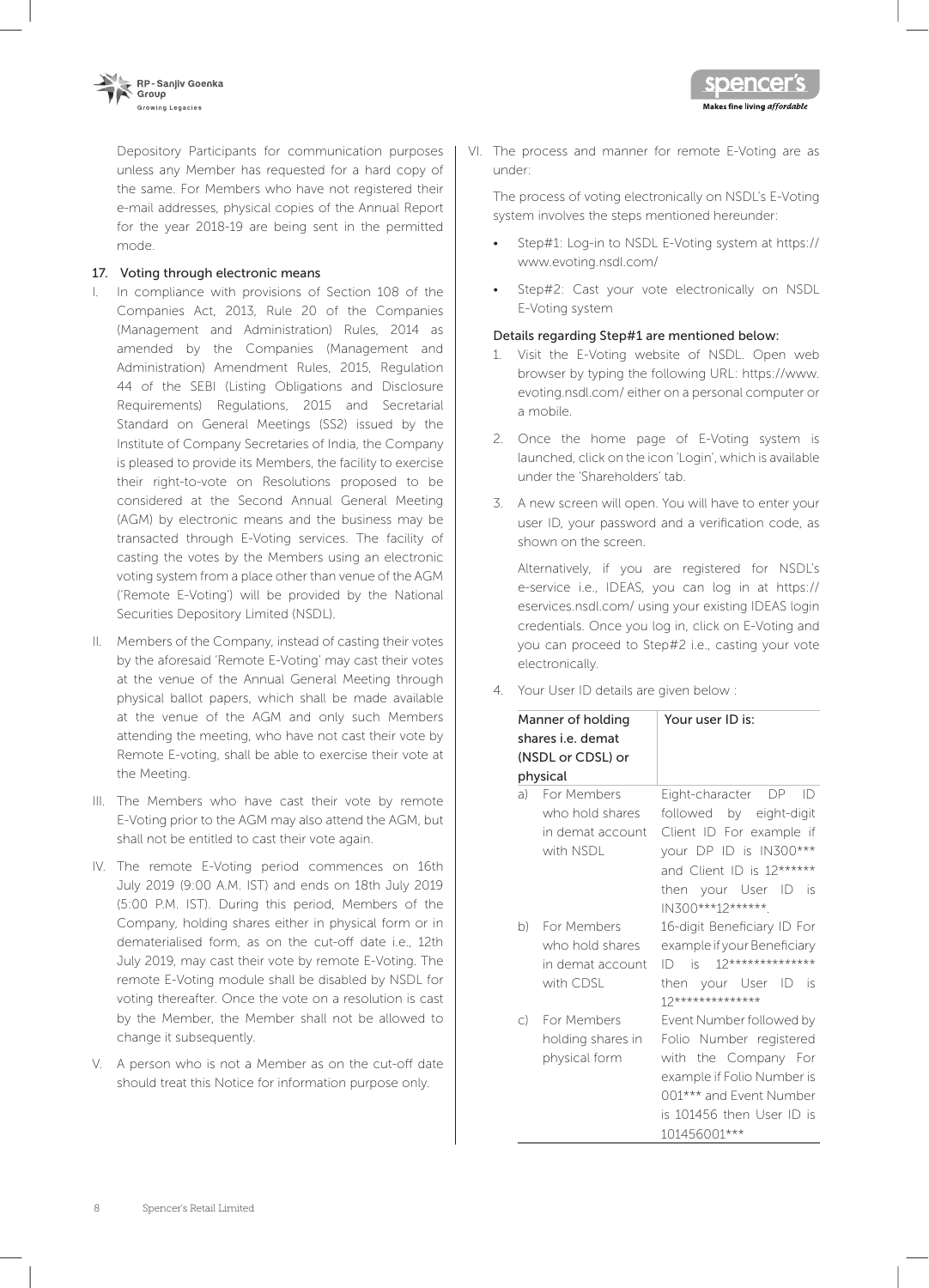

- 5. Your password details are given below:
	- a. If you are already registered for E-Voting, then you can user your existing password to log in and cast your vote.
	- b. If you are using NSDL E-Voting system for the first time, you will need to retrieve the 'initial password' which was communicated to you. Once you retrieve your 'initial password', you need to enter the 'initial password' and the system will force you to change your password.
	- c. How to retrieve your 'initial password'?
		- i. If your E-mail ID is registered in your demat account or with the company, your 'initial password' is communicated to you on your E-mail ID. Trace the E-mail sent to you from NSDL from your mailbox. Open the E-mail and open the attachment i.e. a .pdf file. Open the .pdf file. The password to open the .pdf file is your eight-digit client ID for NSDL account and the last eight digits of Client ID for CDSL account or Folio Number for shares held in physical form. The .pdf file contains your 'User ID' and your 'initial password'.
		- ii If your E-mail ID is not registered, your 'initial password' is communicated to you on your postal address.
- 6. If you are unable to retrieve or have not received the 'initial password' or have forgotten your password:
	- a) Click on 'Forgot User Details/Password?' (If you are holding shares in your demat account with NSDL or CDSL) option available on www. evoting.nsdl.com.
	- b) 'Physical User Reset Password?' (If you are holding shares in physical mode) option available on www.evoting.nsdl.com.
	- c) If you are still unable to get the password by aforesaid two options, you can send a request at evoting@nsdl.co.in mentioning your demat account number/folio number, your PAN, your name and your registered address.
- 7. After entering your password, tick on Agree to 'Terms and Conditions' by selecting on the check box.
- 8. Now, you will have to click on the 'Login' button.
- 9. After you click on the 'Login' button, the home page of E-Voting will open.

# Details regarding Step#2 are mentioned hereunder:

1. After successful login following Step#1, you will be able to see the home page of E-Voting. Click on E-Voting. Then, click on Active Voting Cycles.

Makes fine living *affordable* 

- 2. After click on Active Voting Cycles, you will be able to see all the EVENs of companies in which you are holding shares and whose voting cycle is in active status.
- 3. Select EVEN of company for which you wish to cast your vote.
- 4. Now you are ready for E-Voting as the voting page opens.
- 5. Cast your vote by selecting appropriate options i.e., assent or dissent, verify/modify the number of shares for which you wish to cast your vote and click on 'Submit' and also 'Confirm' when prompted.
- 6. Upon confirmation, the message 'Vote cast successfully' will be displayed.
- 7. You can also take the printout of the votes cast by you by clicking on the print option on the confirmation page.
- 8. Once you confirm your vote on the resolution, you will not be allowed to modify your vote.

# VII. General guidelines for shareholders

- 1. Institutional shareholders (i.e. other than individuals, HUFs and NRIs, among others) are required to send scanned copies (PDF/JPG format) of the relevant Board Resolutions or Authority Letters, among others, with attested specimen signature of the duly authorised signatory(ies) who are authorised to vote, to the Scrutiniser by E-mail to smguptaandco@yahoo.com with a copy marked to evoting@nsdl.co.in.
- 2. It is strongly recommended not to share your password with any other person and take utmost care to keep your password confidential. Login to the E-Voting website will be disabled upon five unsuccessful attempts to key in the correct password. In such an event, you will need to go through the 'Forgot User Details/Password?' or 'Physical User Reset Password?' option available on www.evoting.nsdl.com to reset the password
- 3. In case of any query / grievance with respect to Remote E-voting, members may refer to the Frequently Asked Questions (FAQs) for Shareholders and Remote E-voting User Manual for Shareholders available under the Downloads section of NSDL's e-voting website or contact Mr. Amit Vishal, Senior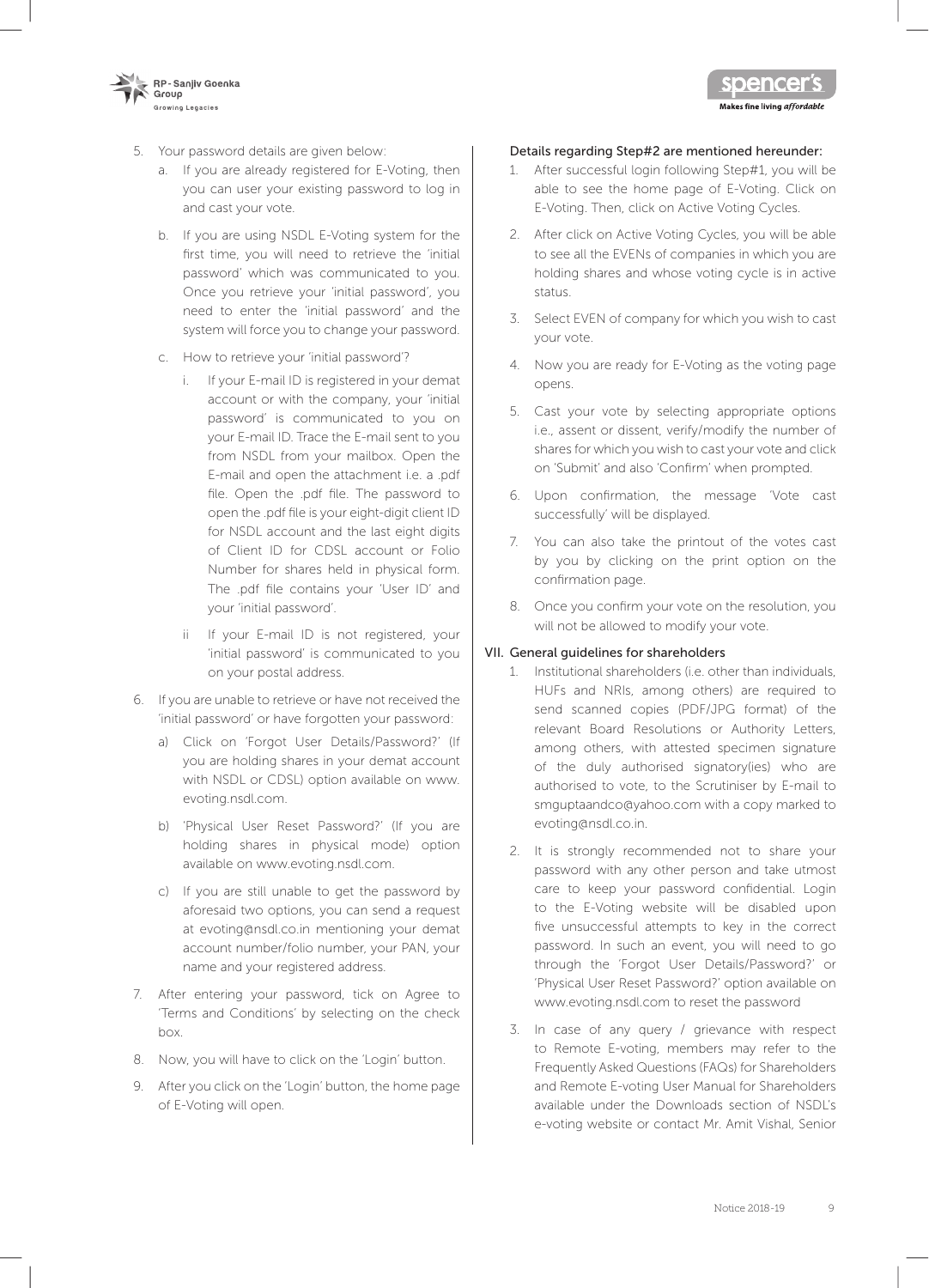

Manager / Ms. Pallavi Mhatre, Manager, NSDL, at telephone no. 022– 2499 4360 / 022 – 2499 4545 or toll free no. 1800 – 222 – 990 or at E-mail ID : evoting@nsdl.co.in

- 4. Login to the E-Voting website will be disabled upon five unsuccessful attempts to key in the correct password. In such an event, you will need to go through the 'Forgot Password?' option available on the site to reset the password.
- 5. If you are already registered with NSDL for remote E-Voting then you can use your existing user ID and password/PIN for casting your vote.
- 6. You can also update your mobile number and E-mail ID in the user profile details of the folio which may be used for sending future communication(s).
- 7. The voting rights of members shall be in proportion to their shares of the paid up equity share capital of the Company as on the cut-off date of 12th July 2019.
- 8. Any person, who acquires shares of the Company and becomes a Member of the Company after completion of the process of dispatch of the Notice by the Company and is holding shares as on the cut-off date i.e. 12th July, 2019, may obtain the log in ID and password by sending a request at evoting @nsdl.co.in and secretarial.spencers@rpsg.in. However if you are already registered with NSDL for remote e-voting then you can use your existing user ID and password for casting your vote. If you forget your password, you can reset your password by using "Forgot User Details / Password" or "Physical User Reset Password" option available on www.evoting.nsdl.com.
- 9. However, if you are already registered with NSDL for remote E-Voting then you can use your existing user ID and password for casting your vote. If you forgot your password, you can reset your password by using 'Forgot User Details/Password' option

available on www.evoting.nsdl.com or contact NSDL at the following toll-free number: 1800-222- 990.

Makes fine living *affordable* 

- 10. A person, whose name is recorded in the Register of Members or in the Register of Beneficial Owners maintained by the Depositories as on the cut-off date only shall be entitled to avail the facility of remote E-Voting as well as voting at the AGM either through electronic voting system or ballot paper.
- 11. Pursuant to the provisions of Section 108 of the Companies Act 2013 read with the rules thereof, Mr. S M Gupta, Partner (FCS -896 and CP No. 2053), failing him Mrs. Chitra Mittal, Partner (ACS-16240 and CP No- 15441) of M/s S. M. Gupta & Co, Company Secretaries, Kolkata has been appointed as the Scrutinizer to scrutinize the voting at the AGM and remote E-Voting process in a fair and transparent manner.
- 12. The Results of voting will be declared within 48 hours from the conclusion of AGM. The declared results along with the Scrutiniser's Report will be available forthwith on the website of the Company www.spencersretail.com and on the website of NSDL. Such results will also be displayed on the Notice Board at the Registered Office of the Company and shall be forwarded to the National Stock Exchange of India Limited, BSE Limited and Calcutta Stock Exchange Limited.
- 13. For convenience of the Members and proper conduct of the Meeting, entry to the Meeting venue will be regulated by the Attendance Slip, which is enclosed with this Notice. Members are requested to sign at the place provided on the Attendance Slip and hand it over at the Registration Counter at the venue.
- 14. Members desiring any information relating to the accounts are requested to write to the Company well in advance so as to enable the management to keep the information ready.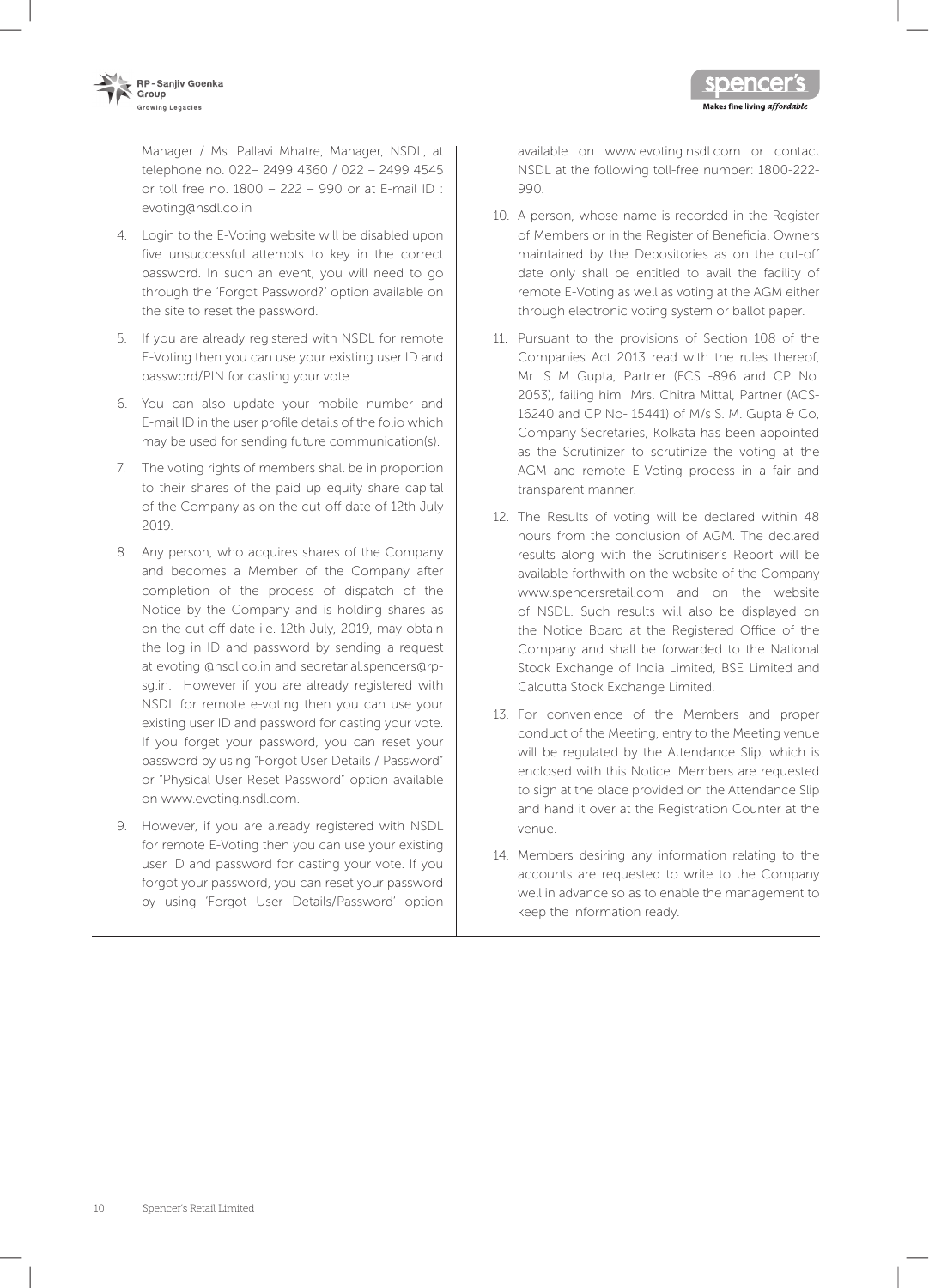

# PARTICULARS OF DIRECTORS WHO ARE PROPOSED TO BE APPOINTED / RE-APPOINTED AT THE MEETING ARE GIVEN BELOW:

#### Mr. Sanjiv Goenka

Mr. Sanjiv Goenka, 58 years of age, is an Additional Director of the Company since 14th November 2018 and the Chairman of RP Sanjiv Goenka Group having an asset base of over ₹ 43,500 crore. The Group has over 45,000 employees and over a hundred thousand shareholders with annual revenues of more than  $\bar{\bar{\xi}}$  25,500 crore.

The Group's businesses spanning across six sectors – Power & Natural Resources, Carbon Black, Retail & Consumer, Media, Entertainment & Sports and IT & Education, include flagship companies such as CESC Limited, Firstsource Solutions Limited, Phillips Carbon Black Limited, Spencer's Retail Limited and Saregama India Limited.

Mr. Goenka, was the youngest-ever President of the Confederation of Indian Industry (CII). He is the Chairman of the Board of Governors of the Indian Institute of Technology, Kharagpur (IIT-KGP) and also Chairs the International Management Institute, Delhi, Bhubaneswar and Kolkata. He is a Trustee in India Brand Equity Foundation (IBEF), set up by the of Commerce and Industry, Government of India w.e.f. September 2018.

A former President of All India Management Association (AIMA), Mr. Goenka was conferred Indian Business Leader of the Year at Belfast Global India Business Meet in 2013, Banga Bibhushan Award for his contribution to the state of West Bengal, and Distinguished Fellowship Award of Institute of Director, India at their 16th London Global Convention, 2016.

Mr. Goenka was ranked No. 18 in India Today's list of 50 Most powerful people in India in 2018.

Born in Kolkata and educated at the famed St. Xavier's College, Mr. Goenka is married to Preeti. They have a daughter, Avarna, and a son, Shashwat.

Mr. Goenka is on the Board of CESC Limited (also its Chairman), Phillips Carbon Black Limited (also its Chairman), Saregama India Limited (also its Chairman), Firstsource Solutions Limited (also its Chairman), Spencer's Retail Limited (also its Chairman) Spencer International Hotels Limited, Spencer and Company Limited and Haldia Energy Limited.

Mr. Goenka holds 80,876 shares in the Company and is related to Mr. Shashwat Goenka, son of Mr. Goenka and a Director in the Company.

Save and except above, Mr. Goenka is not related to any key managerial personnel of the Company or their relatives.

#### Mr. Shashwat Goenka

Mr. Shashwat Goenka, 28 years of age, is an Additional Director of the Company since 14th November 2018. He graduated from The Wharton School of Business, University of Pennsylvania, Philadelphia, with a Bachelor of Science in economics, specializing in finance, marketing and management. Mr. Goenka is the immediate 'past President of Indian Chamber of Commerce and current Chairman of CII National Committee on Retail and FICCI Young Leaders Forum. He is also Executive Committee Member – Federation of Indian Chambers of Commerce & Industry, Member - FICCI Retail & Internal Trade Committee and Director - Retailers Association of India (RAI). Currently, Mr. Goenka is the Head of RP-Sanjiv Goenka Group's Retail & FMCG sector.

Mr. Goenka is also a Director on the Boards of Spencer International Hotels Ltd, Phillips Carbon Black Limited (PCBL), Spencer's Retail Limited (SRL) and CESC Ventures Limited (CVL). He is the Chairman of the CSR Committees of SRL, CVL and Firstsource Solutions Limited (FSL) as also of the Stakeholders Relationship Committee of SRL. Mr. Goenka is a Member on FSL's Strategy Committee, SRL's Audit Committee, CVL's Stakeholders Relationship Committee and PCBL's CSR Committee.

He holds 66,844 shares in the Company. He is the son of Mr. Sanjiv Goenka, non-executive director and Chairman of the Company.

Save and except above, Mr. Shashwat Goenka is not related to any key managerial personnel of the Company or their relatives.

## Mr. Utsav Parekh

Mr. Utsav Parekh, an Honours graduate, has an experience of over 38 years in the field of investment banking. He is the promoter and chairman of SMIFS Capital Market Limited. He is a Director in several companies such as Mcleod Russel (India) Limited, Xpro India Limited, Texmaco Infrastructure & Holdings Limited. He is also a member on the board of the Indian Chamber of Commerce. He is an Honorary Counsel of the Czech Republic in Kolkata. He is one of the co-founders of the football club, ATK which is part of the Indian Super League. His latest venture is the development of an Aerotropolis project in West Bengal, India.

He does not hold any share in the Company and is not related to any other director or key managerial personnel of the Company or their relatives.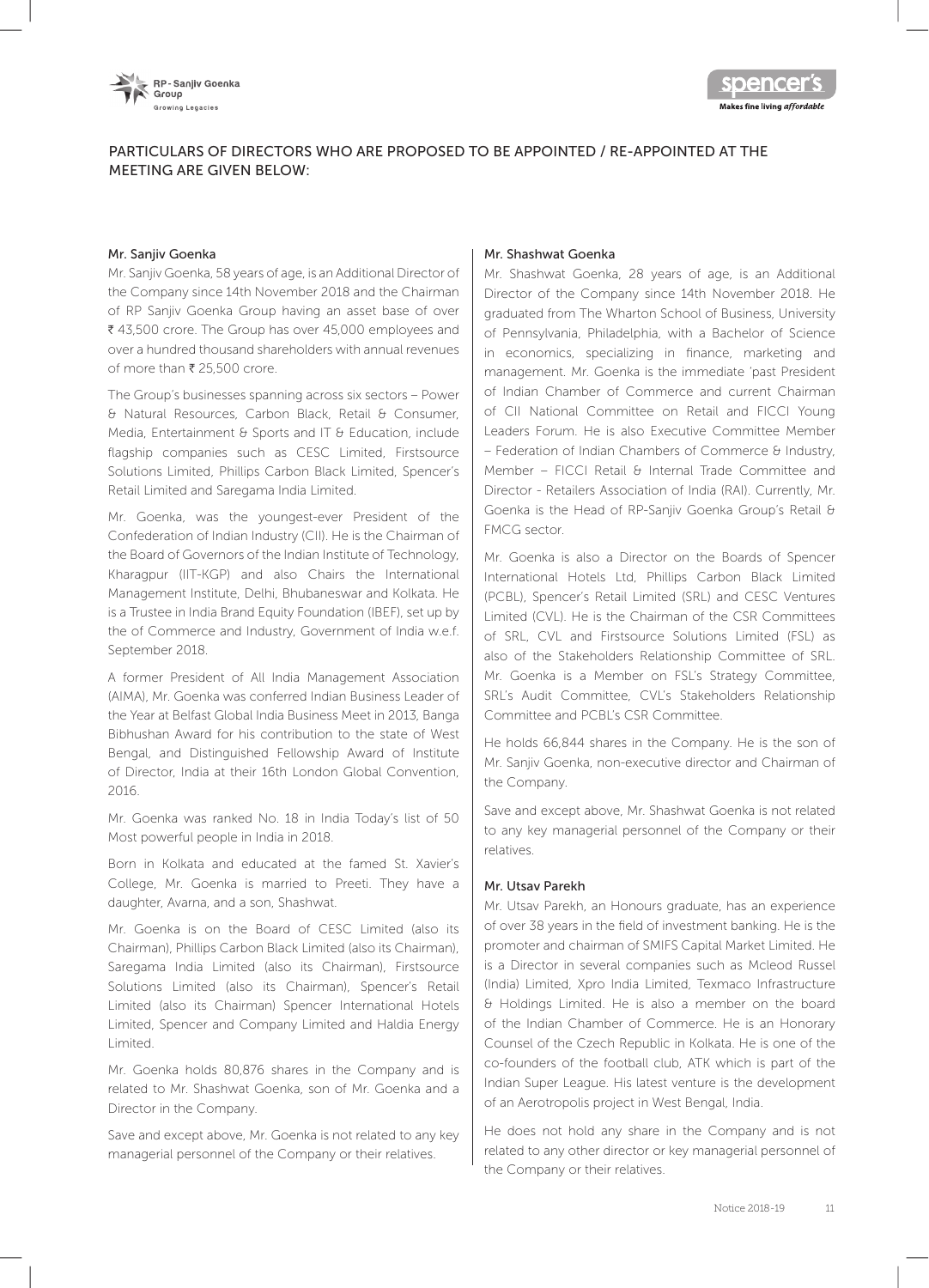



#### Mr. Pratip Chaudhuri

Mr. Pratip Chaudhuri, 65 years of age, is a former Chairman of State Bank of India (SBI), having held several important posts in the Bank during his long tenure of service including the post of Deputy Managing Director of SBI's International Division. Mr. Chaudhuri has vast experience in the banking sector. He is the director of Visa Steel Limited, Quess Corp Limited, Spencer's Retail Limited, Alchemist Asset Reconstruction Company Limited, Cosmo Films Limited, IIFCO Kisan Sanchar Limited, Kota Electricity Distribution Limited, Jagaran Microfin Private Limited, Dynamic Drilling & Services Private Limited and Sundaram Asset Management Company Limited.

He does not hold any share in the Company and is not related to any other director or key managerial personnel of the Company or their relatives.

#### Ms. Rekha Sethi

Ms Rekha Sethi aged 54 years is Director General of the All India Management Association (AIMA), the apex body for management in India working closely with industry, government, academia and students to further the cause of the management profession in India. Ms. Sethi took charge of AIMA in June 2008. It is now the preferred platform for discussions and debate on management related diverse issues. AIMA attracts India's top industry leaders and policy makers on its platform.

Ms Sethi is also on the Boards of Sun Pharma Laboratories Ltd and Sun Pharmaceutical Industries, the world's fifth largest specialty generic pharmaceutical company. Ms. Sethi is an Independent Director on the Board of Hero Steels Limited, which manufactures steel sheets and products.

She is part of the Executive Council of the National Board of Accreditation, which is mandated to facilitate quality in technical education syllabi in India and a member of the Advisory Board of the Switzerland based St Gallen Foundation think tank, Leaders of Tomorrow – Knowledge Pool.

Prior to joining AIMA, Ms. Sethi worked with India's premier industry organization, the Confederation of Indian Industry (CII) for over 17 years. There she led the initiative to create high-profile international events to promote India's economic interests.

A graduate in English Literature with a post-graduate diploma in Advertising and Marketing, Ms. Sethi started her career at the Centre for Development of Telematics (C-Dot) in 1985 and worked at UDI, India's first yellow pages publisher, before joining CII.

She does not hold any share in the Company and is not related to any other director or key managerial personnel of the Company or their relatives.

#### Mr. Debanjan Mandal

Mr. Debanjan Mandal is a Partner in Fox & Mandal, a premier multi-disciplinary law firm in Kolkata. He holds a bachelor's degree in law from the University of Burdwan and was enrolled as an advocate with the Bar Council of West Bengal in 1999. He has around 20 years of experience in the field of corporate and commercial laws, banking and finance, real estate, infrastructure, succession and trusts, dispute resolution, mergers and acquisitions, private equity and venture capital. He is a Member of the Incorporated Law Society and the High Court Club, High Court at Calcutta, Supreme Court Bar Association, International Bar Association, U.K. and is also a Consultant at Asian Development Bank. He is a Member of the Executive Committee of Indian Chamber of Commerce and Chairman of ICC National Expert Committee on Corporate & Legal Affairs. He is a Director in several other companies. He is a prominent speaker and attends various meetings and seminars in India and abroad.

He does not hold any share in the Company and is not related to any other director or key managerial personnel of the Company or their relatives.

#### Mr. Devendra Chawla

Mr. Devendra Chawla, aged 47 years, has a rich experience of 24 years with companies like Asian Paints, Coca Cola where he was director area operations and then director customer service. He was also CEO of Future Consumer Ltd. and group president for Food/FMCG Business for future group. In his last role he was Chief Operating Officer/ Executive Vice President and also a member of Board of Walmart India. He holds B.E. and MBA degrees and is also an alumnus of Harvard Business School.

He does not hold any share in the Company and is not related to any other director or key managerial personnel of the Company or their relatives.

#### Mr. Rahul Nayak

Mr. Rahul Nayak, aged 42 years, has a rich experience of around 20 years in the field of retail (merchandising and buying, supply chain, store design and layouts, stores operations) with Tata Retail and Tesco. His previous assignment was with Star Bazaar (Tata Retail) as Director-Operations. He holds a PGDBA in Marketing.

He does not hold any share in the Company and is not related to any other director or key managerial personnel of the Company or their relatives.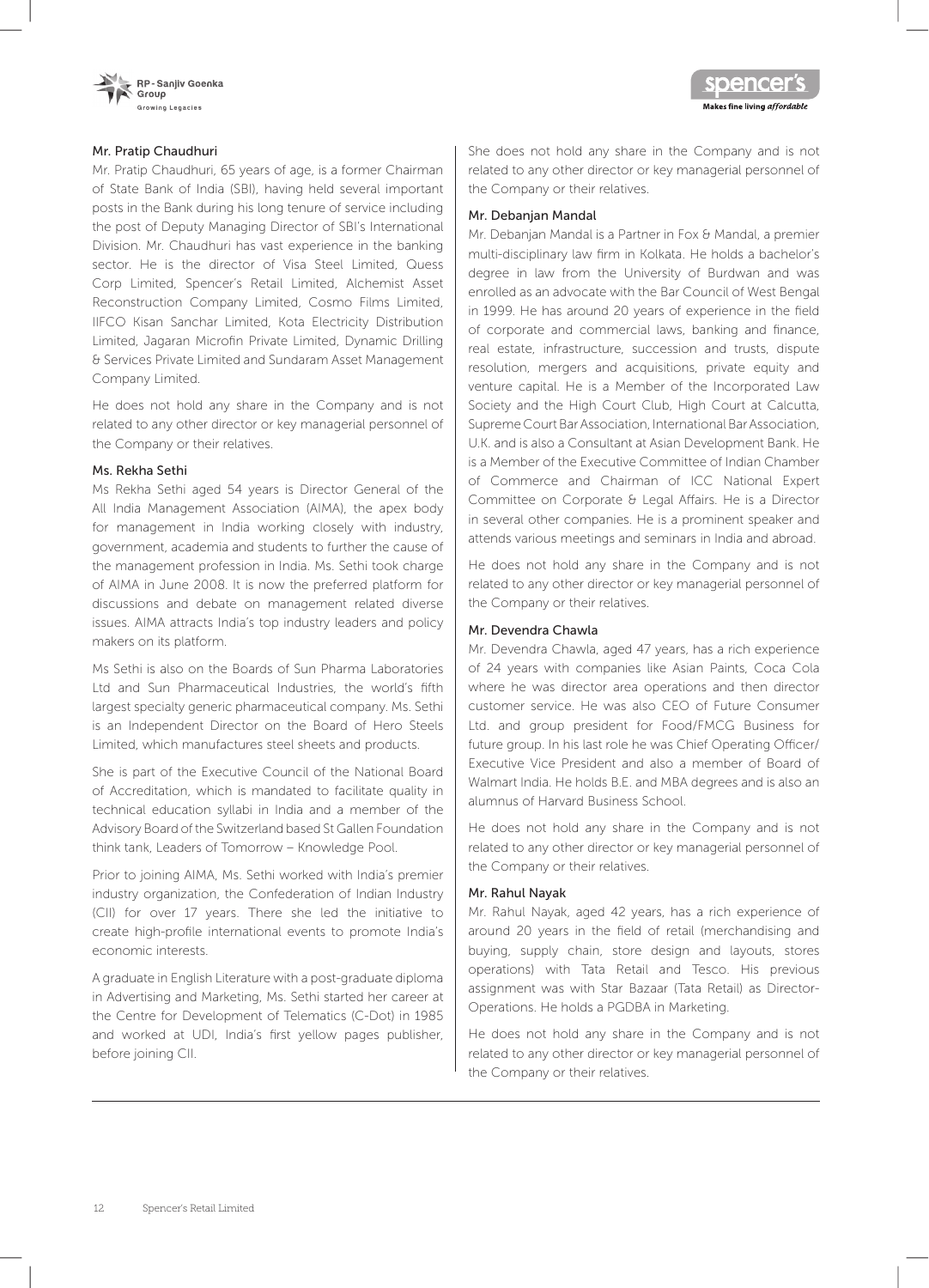



# STATEMENT PURSUANT TO SECTION 102 OF THE COMPANIES ACT, 2013 IN RESPECT OF ITEMS OF SPECIAL BUSINESS SET OUT IN THE NOTICE CONVENING THE SECOND ANNUAL GENERAL MEETING OF THE COMPANY TO BE HELD ON 19th July 2019

#### Item No. 2

The Board of Directors of the Company ("the Board") at its meeting held on 14th November 2018 appointed Mr. Sanjiv Goenka as an Additional Director of the Company in terms of provisions of Section 161 of the Companies Act, 2013 and other applicable provision of the Articles of Association (AOA) of the Company and hold office up to the date of this Annual General Meeting of the Company.

In terms of Section 152 and other applicable provisions of the Companies Act, 2013, Mr. Sanjiv Goenka, in respect of whom the Company has received a notice in writing under Section 160 of the Companies Act, 2013 from a member proposing his candidature for the office of Director, is proposed to be appointed as a Non-Executive Director of the Company. In the opinion of the Board, Mr. Sanjiv Goenka fulfills the conditions specified in the Companies Act, 2013 and rules made thereunder for his appointment as a Non-Executive Director.

Accordingly, the Board recommends the resolution in relation to appointment of Mr. Sanjiv Goenka as a Non-Executive Director for the approval of the shareholders of the Company. Except for Mr. Shashwat Goenka, being son of the appointee, none of the Directors and Key Managerial Personnel of the Company and their relatives, are concerned or interested, in the Resolution set out at Item No. 2 of the Notice.

Pursuant to Regulation 36(3) of Securities and Exchange Board of India (Listing Obligations and Disclosure Requirements) Regulations, 2015 and Para 1.2.5 of Secretarial Standard - 2 on General Meetings, requisite particulars for appointment are given in this Notice.

#### Items No. 3

The Board of Directors of the Company ("the Board") at its meeting held on 14th November 2018 appointed Mr. Shashwat Goenka as an Additional Director of the Company in terms of provisions of Section 161 of the Companies Act, 2013 and other applicable provisions of the Articles of Association (AOA) of the Company and holds office up to the date of this Annual General Meeting of the Company.

In terms of Section 152 and other applicable provisions of the Companies Act, 2013, Mr. Shashwat Goenka, is proposed to be appointed as a Non-Executive Director of the Company. In the opinion of the Board, Mr. Shashwat Goenka fulfills the conditions specified in the Companies Act, 2013 and rules made thereunder for his appointment as a Non-Executive Director.

Accordingly, the Board recommends the resolution in relation to appointment of Mr. Shashwat Goenka as a Non-Executive Director, for the approval of the shareholders of

the Company. Except for Mr. Sanjiv Goenka, being father of the appointee, none of the Directors and Key Managerial Personnel of the Company and their relatives, are concerned or interested, financially or otherwise, in the resolution set out at Item No. 3 of the Notice.

Pursuant to Regulation 36(3) of Securities and Exchange Board of India (Listing Obligations and Disclosure Requirements) Regulations, 2015 and Para 1.2.5 of Secretarial Standard - 2 on General Meetings, requisite particulars for appointment are given in this Notice.

#### Items No. 4 to 7

Mr. Utsav Parekh, Mr. Pratip Chaudhuri, Ms. Rekha Sethi and Mr. Debanjan Mandal were appointed by the Board of Directors of the Company ("the Board") as Additional Directors, Category - Independent Directors of the Company pursuant to the provisions of Section 161 of the Companies Act, 2013 ("the Act") and holds office up to the date of this Annual General Meeting.

In view of their extensive and rich experience and considering the best interests of the Company, it is proposed to appoint these Independent Directors of the Company for a period of five (5) consecutive years from the respective date of their appointment and in respect of each of whom the Company has received a notice in writing under Section 160 of the Act, from members proposing their candidatures for the office of Director, and who have submitted a declaration that they meet the criteria for independence as provided in Section 149(6) of the Act. The proposed terms of these Directors are mentioned hereunder:

| Name of Independent  | Appointment           |                       |  |
|----------------------|-----------------------|-----------------------|--|
| Director             | From                  | Till                  |  |
| Mr. Utsav Parekh     | 14th November<br>2018 | 13th November<br>2023 |  |
| Mr. Pratip Chaudhuri | 14th November<br>2018 | 13th November<br>2023 |  |
| Ms. Rekha Sethi      | 14th November<br>2018 | 13th November<br>2023 |  |
| Mr. Debanjan Mandal  | 11th February<br>2019 | 10th February<br>2024 |  |

In the opinion of the Board, Mr. Utsav Parekh, Mr. Pratip Chaudhuri, Ms. Rekha Sethi and Mr. Debanjan Mandal, fulfill the conditions specified in the Act and the Rules made thereunder for being appointed as Independent Directors of the Company and they are independent of the management of the Company. The Board considers that the association of the above Directors as Independent Directors would be of immense benefit to the Company.

The Resolutions set out under Items No. 4 to 7 of the Notice seek the approval of the Members for the appointments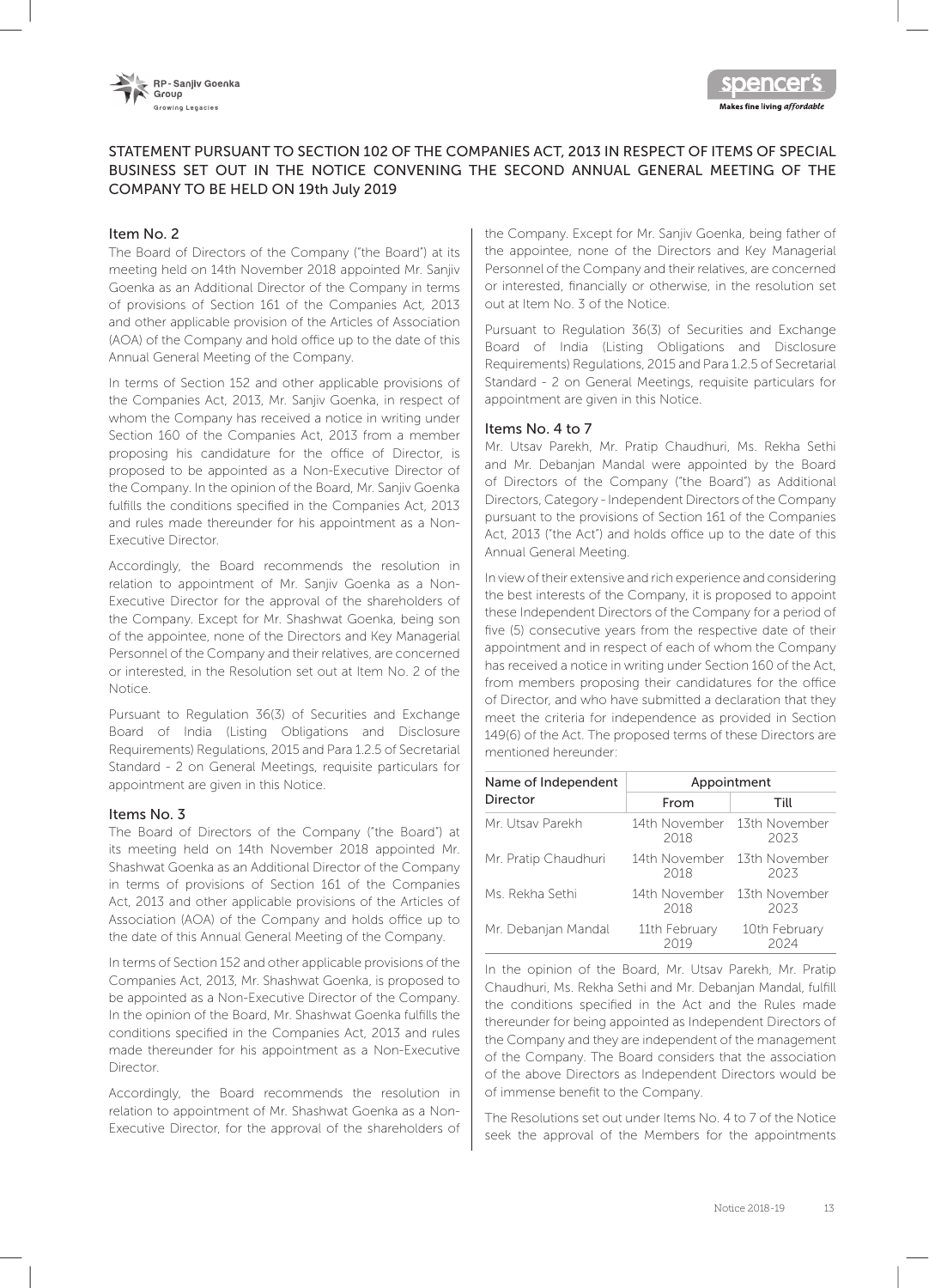of the above directors as Independent Directors of the Company pursuant to Section 149 and other applicable provisions of the Act and Rules made thereunder.

A copy each of the draft letters of appointment of the above directors as Independent Directors of the Company setting out the terms and conditions are available for inspection by the Members at the Company's Registered Office on any working day up to the date of the Annual General Meeting, and will also be made available at the venue.

Mr. Utsav Parekh, Mr. Pratip Chaudhuri, Ms. Rekha Sethi and Mr. Debanjan Mandal, may be deemed to be concerned or interested in the respective Resolutions relating to their proposed appointments. None of the other Directors, key managerial personnel or their relatives has any concern or interest in the said Resolutions.

Pursuant to Regulation 36(3) of Securities and Exchange Board of India (Listing Obligations and Disclosure Requirements) Regulations, 2015 and Para 1.2.5 of Secretarial Standard - 2 on General Meetings, requisite particulars for appointment are given in this Notice.

#### Item No. 8

The Board of Directors of the Company ("the Board") at its meeting held on 11th February 2019 appointed Mr. Devendra Chawla ("Mr. Chawla") as an Additional Director, with effect from the aforesaid date, in terms of the provisions of Section 161 of the Companies Act 2013 (the 'Act'). Mr. Chawla would hold office as Additional Director up to the date of the forthcoming Annual General Meeting of the Company and is proposed to be appointed a Director of the Company thereafter.

A Notice in writing pursuant to Section 160 of the Companies Act, 2013 has been received by the Company from a member proposing the appointment of Mr. Chawla as a Director of the Company.

Further, Mr. Chawla was also appointed by the Board at its aforesaid meeting as Chief Executive Officer (CEO) and Managing Director for a period of three years from 11th February 2019, subject to necessary approval of the shareholders in general meeting.

The proposed appointment and the terms of remuneration are in accordance with the applicable provisions of the Act read with relevant rules and the Schedule thereunder.

The terms and conditions governing the appointment referred to above are contained in a letter proposed to be issued by the Company to Mr. Chawla, the principal terms and conditions of which are as follows:

Monthly Basic salary: ₹ 8,50,000, House rent allowance: ₹ 4,25,000, Special allowance: ₹ 15,00,000 with such periodical increment as may be decided by the Nomination and Remuneration Committee ("Committee") of the Board of Directors of the Company("the Board"). Further apart from the above he would also be entitled to receive Performance

Bonus, Perquisites and Joining bonus as decided by the Committee/Board.

Makes fine living *affordable* 

The following perquisites shall not be included in the Computation of any ceiling on Mr. Chawla's remuneration: (i) the Company's contribution to Provident Fund and Superannuation Fund (ii) encashment of leave at the end of the tenure and (iii) payment of Gratuity at a rate not exceeding half a month's salary for each completed year of his service. Mr. Chawla will be eligible for leave on full and allowance as per the rules of the Company.

The said remuneration proposed to be paid to Mr. Chawla is covered by the provisions of Clause (b) (i) of Section III of Part II, Schedule V to the Act which allows a newly incorporated company to pay any remuneration to its managerial personnel for a period of seven years from the date of its incorporation. The Company was incorporated on 8th February 2017.

Mr. Chawla does not have any interest in the share capital of the Company or any of its subsidiaries, directly or indirectly, and also does not have any direct or indirect interest and has not been related to any of the directors or promoters of the Company at any time before or on the date of his appointment and has necessary qualification with expert and specialized knowledge in the field of his profession.

The terms and conditions of the said appointment of Mr. Chawla may be altered and varied from time to time by the Board in consultation with the Committee as it may in its discretion deem fit.

Additional information in respect of Mr. Chawla pursuant to the Securities & Exchange Board of India (Listing Obligations and Disclosure Requirements) Rules 2015 and the Secretarial Standard on General Meetings, appear elsewhere in the Notice.

The Information required under item (B) of Section II, Part II of Schedule V to the Act is given below.

#### I. General Information

#### 1) Nature of Industry:

The Company is engaged in retail trading of food items, non-food items etc.

- 2) Date of commencement of commercial production: Date of incorporation is 8th February 2017. Retail Business of erstwhile Spencer's Retail Limited and CESC Limited were transferred to Spencer's Retail Limited with effect from 1st October 2017, in terms of a Restructuring Scheme under Sections 230 to 232 and other applicable provisions of the Act amongst the Company and nine other companies.
- 3) In case of new companies, expected date of commencement of activities as per project approved by financial institutions appearing in the prospectus: Not applicable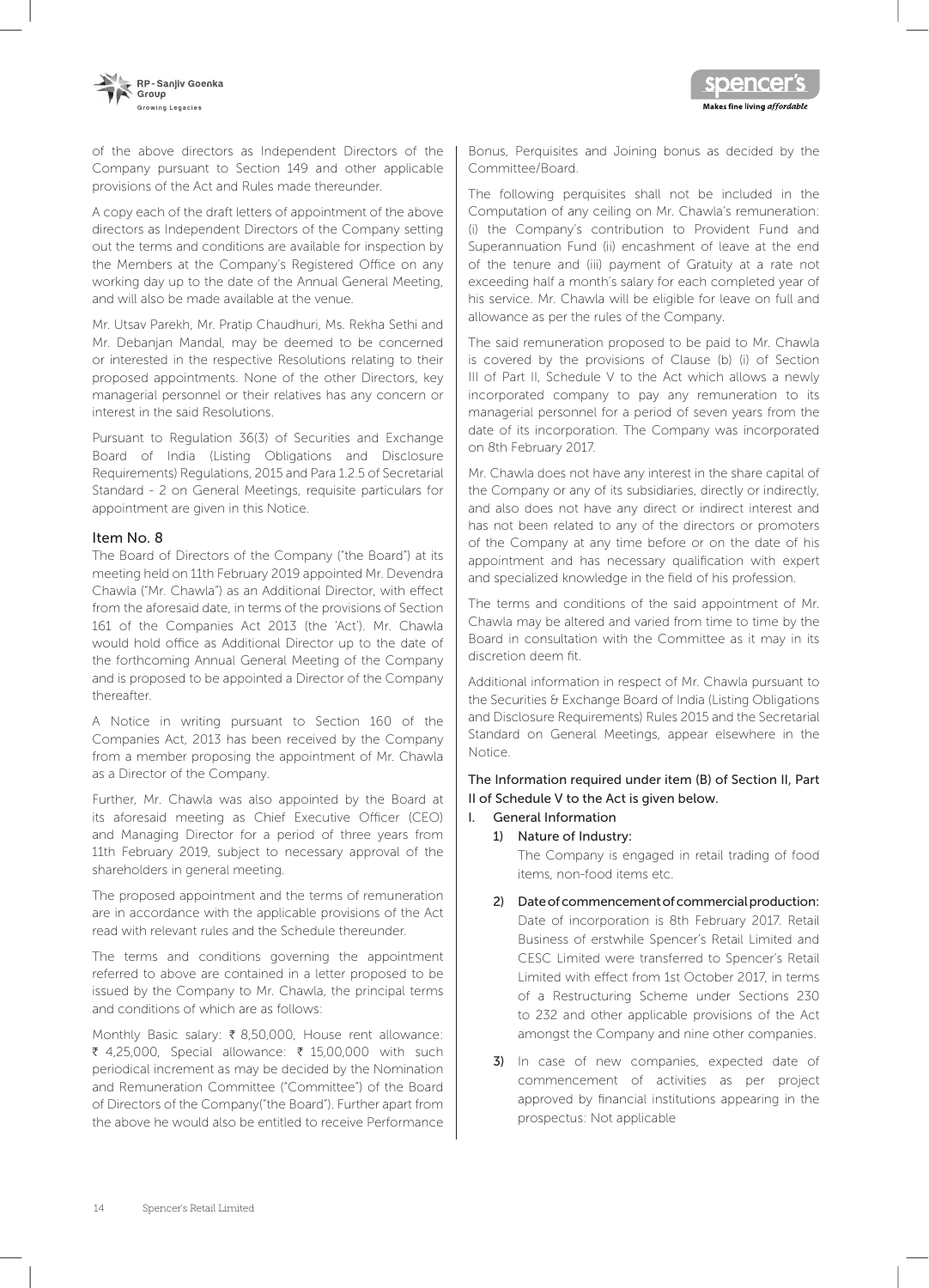

4) Financial performance based on given indicators:

|                                        |            | (₹ in Lakh)                               |
|----------------------------------------|------------|-------------------------------------------|
| Summary of<br><b>Financial Results</b> | 2018-19    | 2017-18*<br>(08.02.2017 to<br>31.03.2018) |
| Total Income                           | 221.497.50 | 105,180.93                                |
| Profit before                          | 97272      | (910.15)                                  |
| Taxation                               |            |                                           |
| Profit after tax                       | 794 20     | (910.15)                                  |

\*Pursuant to the Restructuring Scheme becoming effective from appointed date i.e. 1st October 2017, the financial numbers of FY2018-19 are not comparable with the financial numbers of FY2017-18.

5) Foreign investments or collaborations, if any : None

# II. Information About The Appointee

- 1) Background details: Mr. Chawla, has a rich experience of 24 years with companies like Asian Paints, Coca Cola where he was director area operations and then director customer service. He was also CEO of Future Consumer Ltd. and group president for Food/FMCG Business for future group. In his last role he was Chief Operating Officer/ Executive Vice President and also a member of Board of Walmart India. He holds B.E. and MBA degrees and is also an alumnus of Harvard Business School.
- 2) Past remuneration : Mr. Chawla joined the Company on 11th February 2019.
- 3) Recognition or awards: None
- 4) Job profile and his suitability : Please see (1) above.
- 5) Remuneration proposed : As set out in the Notice.
- 6) Comparative remuneration profile with respect to industry, size of the company, profile with respect of the position and person: The remuneration proposed to be paid to Mr. Chawla is in line with the remuneration in similar sized companies in the same segment of business.
- 7) Pecuniary relationship directly or indirectly with the company, or relationship with the managerial personnel, if any: Except for receiving remuneration from the Company as a CEO and Managing Director, Mr. Chawla has no other pecuniary relationship with the Company. Mr. Chawla does not hold any shares of Spencer's Retail Limited.

#### III. Other Information

1) Reason of loss or inadequate profits: Pursuant to the aforesaid Restructuring Scheme, the Retail Business of erstwhile Spencer's Retail Limited and

CESC Limited were transferred to Spencer's Retail Limited (Formerly known as RP-SG Retail Limited). The Company's profit after tax amounted to ₹794.20 lakh for the financial year 2018-19.

Makes fine living affordable

- 2) Steps taken or proposed to be taken for improvement: The Company was incorporated on 8th February 2017. Being in the second year of its operations, the Company is looking forward for growth opportunities. Key priorities for the current year including growth in non-food business.
- 3) Expected increase in productivity and profits in measurable terms: The profitability is expected to increase in the future.

#### IV. Disclosures

The required disclosures have been appropriately provided in the Report on Corporate Governance, forming a part of this Annual Report.

Mr. Chawla may be deemed to be concerned or interested in the Resolution appearing in item no. 8 of this Notice. None other Director or Key Managerial Personnel of the Company or their relative is concerned or interested therein.

The Board recommends the aforesaid resolution for approval of the members.

# Item No. 9

The Board of Directors of the Company ("the Board") at its meeting held on 14th November 2018 appointed Mr. Rahul Nayak ("Mr. Nayak") as an Additional Director, with effect from the aforesaid date, in terms of the provisions of Section 161 of the Companies Act 2013 (the 'Act'). Mr. Nayak would hold office as Additional Director up to the date of the forthcoming Annual General Meeting of the Company and is proposed to be appointed a Director of the Company thereafter.

A Notice in writing pursuant to Section 160 of the Companies Act, 2013 has been received by the Company from a member proposing the appointment of Mr. Nayak as a Director of the Company.

Further, Mr. Nayak was also appointed by the Board at its aforesaid meeting as Whole-time Director for a period of three years from 14th November 2018, subject to necessary approval of the shareholders in general meeting.

The proposed appointment and the terms of remuneration are in accordance with the applicable provisions of the Act read with relevant rules and the Schedule thereunder.

The terms and conditions governing the appointment referred to above are contained in a letter proposed to be issued by the Company to Mr. Nayak, the principal terms and conditions of which are as follows: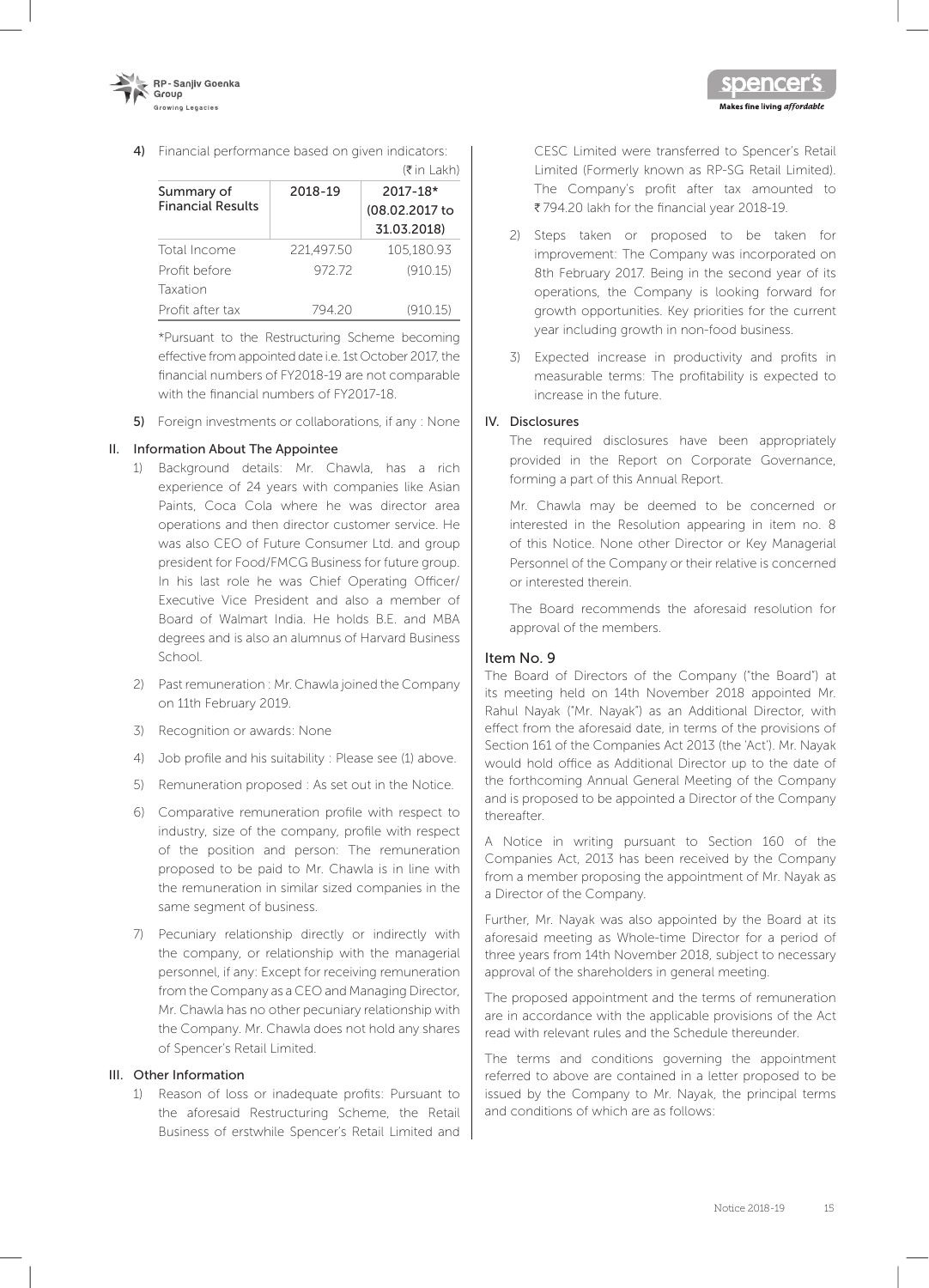

Monthly Basic salary: ₹ 3,56,267 per month, House rent allowance:  $\bar{\tau}$  1,78,134 per month, Special allowance:  $\bar{\xi}$  5,72,148 per month with such periodical increment as may be decided by the Nomination and Remuneration Committee ("Committee") of the Board of Directors of the Company("the Board"). Further apart from the above he would also be entitled to receive Performance bonus and Perquisites as may be decided by the Committee/Board.

The following perquisites shall not be included in the Computation of any ceiling on Mr. Nayak's remuneration: (i) the Company's contribution to Provident Fund and Superannuation Fund (ii) encashment of leave at the end of the tenure and (iii) payment of Gratuity at a rate not exceeding half a month's salary for each completed year of his service. Mr. Nayak will be eligible for leave on full and allowance as per the rules of the Company.

The said remuneration proposed to be paid to Mr. Nayak is covered by the provisions of Clause (b) (i) of Section III of Part II, Schedule V to the Act which allows a newly incorporated company to pay any remuneration to its managerial personnel for a period of seven years from the date of its incorporation. The Company was incorporated on 8th February 2017.

Mr. Nayak does not have any interest in the share capital of the Company or any of its subsidiaries, directly or indirectly, and does not also have any direct or indirect interest and has not been related to any of the directors or promoters of the Company at any time before or on the date of his appointment and has necessary qualification with expert and specialized knowledge in the field of his profession.

The terms and conditions of the said appointment of Mr. Nayak may be altered and varied from time to time by the Board in consultation with the Committee as it may in its discretion deem fit.

Additional information in respect of Mr. Nayak pursuant to the Securities & Exchange Board of India (Listing Obligations and Disclosure Requirements) Rules 2015 and the Secretarial Standard on General Meetings, appear elsewhere in the Notice.

# The Information required under item (B) of Section II, Part II of Schedule V to the Act is given below.

#### I. General Information

1) Nature of Industry:

The Company is engaged in retail trading of food items, non-food items etc.

2) Date of commencement of commercial production: Date of incorporation is 8th February 2017. Retail Business of erstwhile Spencer's Retail Limited and CESC Limited were transferred to Spencer's Retail Limited with effect from 1st October 2017, in terms of a Restructuring Scheme under Sections 230 to 232 and other applicable provisions of the Act amongst the Company and nine other companies.

3) In case of new companies, expected date of commencement of activities as per project approved by financial institutions appearing in the prospectus: Not applicable

Makes fine living *affordable* 

4) Financial performance based on given indicators:

|                                        |            | $(\bar{\bar{\mathbf{x}}}$ in Lakh)        |
|----------------------------------------|------------|-------------------------------------------|
| Summary of<br><b>Financial Results</b> | 2018-19    | 2017-18*<br>(08.02.2017<br>to 31.03.2018) |
| Total Income                           | 221,497.50 | 105.180.93                                |
| Profit before                          | 97272      | (910.15)                                  |
| Taxation                               |            |                                           |
| Profit after tax                       | 794 20     | (910.15)                                  |

\*Pursuant to the Restructuring Scheme becoming effective from appointed date i.e. 1st October 2017, the financial numbers of FY2018-19 are not comparable with the financial numbers of FY2017-18.

5) Foreign investments or collaborations, if any : None

#### II. Information About The Appointee

- 1) Background details: Mr. Nayak, has around 20 years of post-qualification experience in the field of retail (merchandising and buying, supply chain, store design and layouts, stores operations) with Tata Retail and Tesco. His previous assignment was with Star Bazaar (Tata Retail) as Director-Operations. He holds a PGDBA in Marketing.
- 2) Past remuneration :  $\bar{\bar{\tau}}$  0.95 crore approximately for the period from 1st April 2018 to 13th November 2018
- 3) Recognition or awards: None
- 4) Job profile and his suitability: Please see (1) above.
- 5) Remuneration proposed: As set out in the Notice.
- 6) Comparative remuneration profile with respect to industry, size of the company, profile with respect of the position and person: The remuneration proposed to be paid to Mr. Nayak is in line with the remuneration in similar sized companies in the same segment of business.
- 7) Pecuniary relationship directly or indirectly with the company, or relationship with the managerial personnel, if any: Except for receiving remuneration from the Company as a Whole-time Director, Mr. Nayak has no other pecuniary relationship with the Company. Mr. Nayak does not hold any shares of Spencer's Retail Limited.

#### III. Other Information

1) Reason of loss or inadequate profits: Pursuant to the aforesaid Restructuring Scheme, the Retail Business of erstwhile Spencer's Retail Limited and CESC Limited were transferred to Spencer's Retail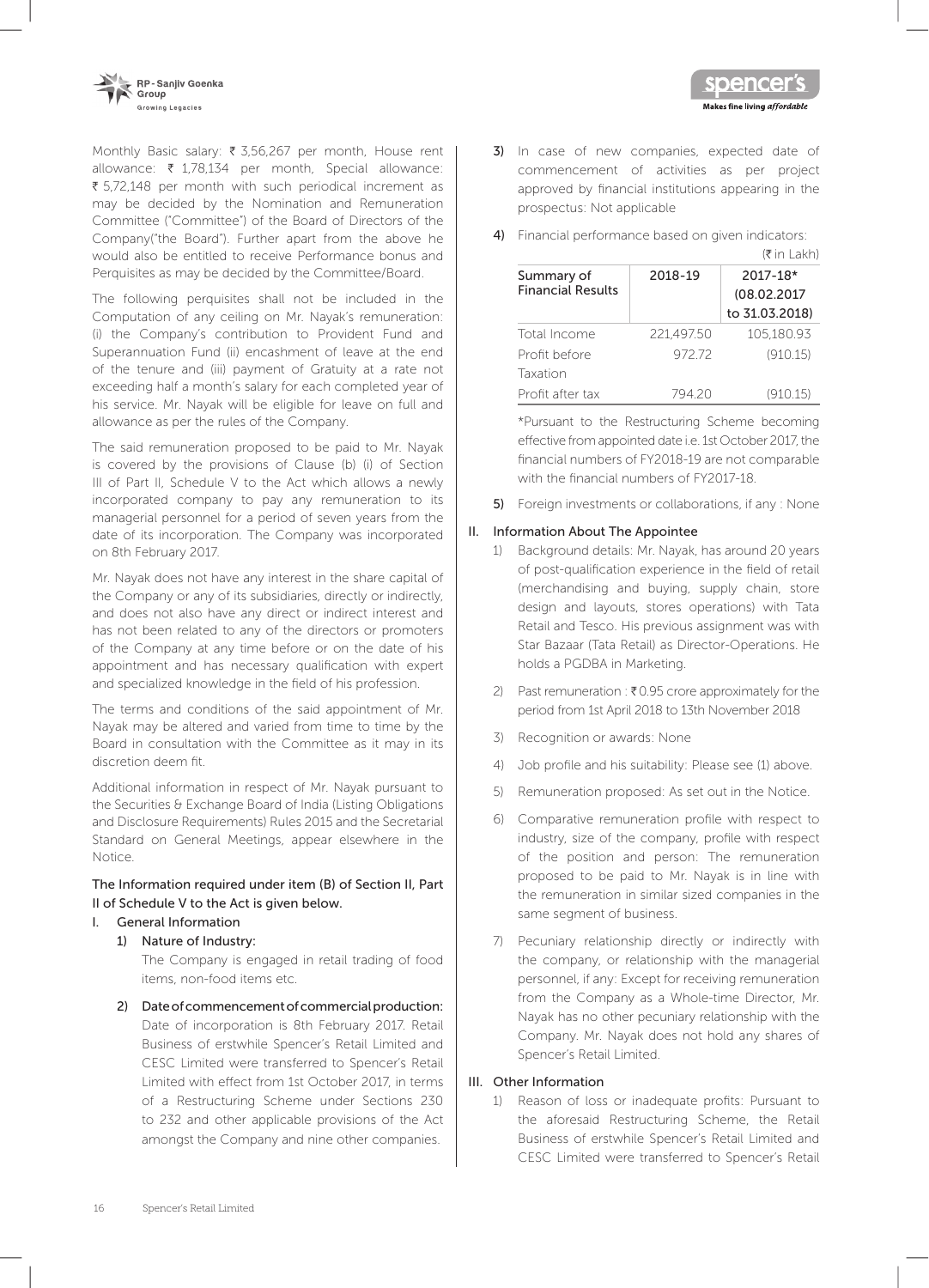

Limited (Formerly known as RP-SG Retail Limited). The Company's profit after tax amounted to ₹794.20 lakh for the financial year 2018-19.

- 2) Steps taken or proposed to be taken for improvement: The Company was incorporated on 8th February 2017. Being in the second year of its operations, the Company is looking forward for growth opportunities. Key priorities for the current year including growth in non-food business.
- 3) Expected increase in productivity and profits in measurable terms: The profitability is expected to increase in the future.

#### IV. Disclosures

The required disclosures have been appropriately provided in the Report on Corporate Governance, forming a part of this Annual Report.

Mr. Nayak may be deemed to be concerned or interested in the Resolution appearing in item no. 9 of this Notice. None other Director or Key Managerial Personnel of the Company or their relative is concerned or interested therein.

The Board recommends the aforesaid resolution for approval of the members.

#### Item No. 10

Keeping in view the Company's existing and future fund requirements to support its business operations, the Company proposes to borrow funds from Financial Institutions, Banks, NBFCs and other lenders (hereinafter referred to as Lender(s)") for an amount aggregating upto ₹ 350 crore (Rupees Three Hundred and Fifty Crore only).

In order to facilitate raising of funds as above, it would be necessary to create appropriate security on the movable and immovable properties of the Company, both present and future, by way of mortgage / charge / assignment / hypothecation / pledge etc. in favour of the Lender(s) to secure the financial assistance(s) proposed to be availed of by the Company in due course.

The Special Resolution set out under Item No. 10 of the Notice is for obtaining the approval of the Members in terms of the provisions of Section 180(1)(a) and other applicable provisions of the Companies Act, 2013 to enable the Company to create the aforesaid mortgage and / or charge.

None of the Directors, key managerial personnel or their relatives is concerned or interested in the Resolution.

Accordingly, the Board recommends that the said Special Resolution be passed by the Members.

#### Item No. 11

The Company, from time to time, invests in various business opportunities for its future expansion. As per Section 186 of the Companies Act, 2013 (the Act) read with the Rules framed thereunder, the Company is required to obtain prior approval of the Members by way of a Special Resolution for acquisition by way of subscription, purchase or otherwise, the securities of any other body corporate exceeding sixty percent of its paid-up share capital, free reserves and securities premium account or hundred percent of its free reserves and securities premium account, whichever is more.

Makes fine living *affordable* 

The Company is continuously looking for appropriate opportunities to expand its business for acquisition by way of subscription, purchase or otherwise, the securities of any other body corporate and in this regard shareholders' approval is sought to authorize the Board of Directors to invest a sum upto  $\bar{\mathfrak{e}}$  250 crore in addition to the existing limit of  $\overline{\xi}$  50 crore as approved by the members at the Extraordinary General Meeting held on 22nd September 2017 and a further limit of ₹300 crore (Rupees Three Hundred Crore only) being placed before the shareholders for their approval through postal ballot / electronic voting in terms of the applicable provisions of the Act in respect of a proposal to acquire the entire paid up share capital of Natures Basket Limited (NBL), a wholly owned subsidiary of Godrej Industries Limited. NBL operates a chain of 36 retail stores in the cities of Mumbai, Pune and Bangalore in India.

The approval of the Members is being sought by way of a Special Resolution under Section 186 of the Act read with the Rules made thereunder, to enable the Company to make acquisition in any other company exceeding the aforesaid limit.

None of the Directors, Key Managerial Personnel of the Company or their relatives are concerned or interested in the Resolution. The Board recommends the Special Resolutions set out at Item No. 11 for the approval of Members.

#### Item No. 12

The success of the Company's objectives is largely determined by the quality of its work force and their commitment to achieve Company's objectives. It is recognized that not only good employment opportunities but also additional motivating mechanisms are needed to incentivize employees and to align their interests with the interest of the Company. Employee stock option schemes are considered as an effective tool to attract and retain the best talent and also serves to attract, incentivize and motivate professionals and reward exceptional performance. In order to attract, reward and retain the talented and key Employees in the competitive environment and encourage them to align individual performance with company objectives, the Company intends to implement Spencer's Employees Stock Option Scheme 2019 ("ESOP 2019" or the "Scheme").

Pursuant to Regulation 6 of the Securities and Exchange Board of India (Share Based Employee Benefits) Regulations, 2014 ("SEBI SBEB Regulations"), the Company is seeking approval of its members to offer ESOP 2019 scheme to eligible employees (defined herein below)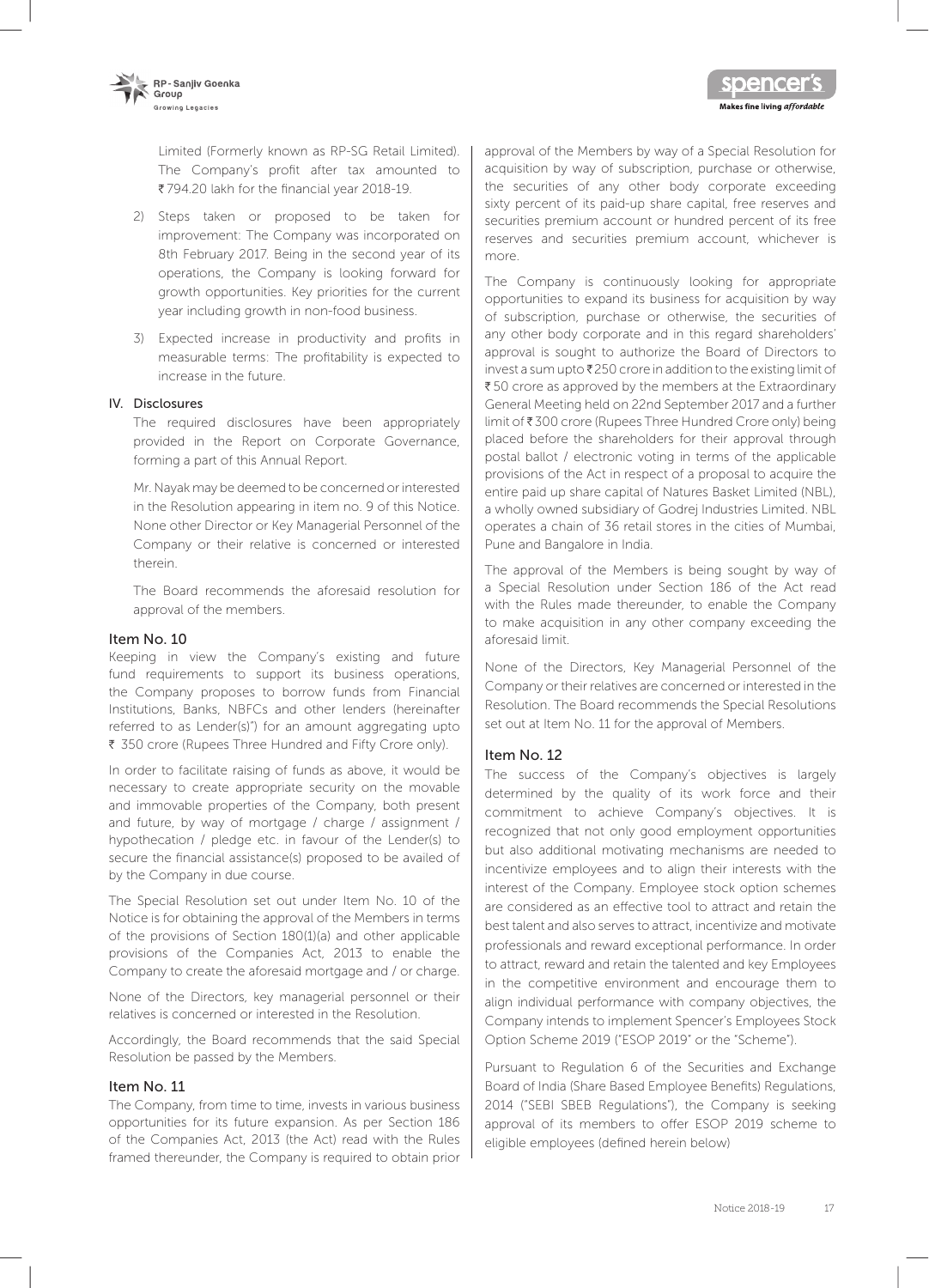

The salient features of ESOP 2019 are set out as per Circular No. CIR/CFD/POLICY CELL/2/2015 dated 16th June 2015 ("Circular") issued by Securities and Exchange Board of India and are as under:

# a) Brief description of ESOP 2019

The purposes of the Scheme are:

- To encourage ownership of the Company's equity shares by the Employees on an ongoing basis;
- To align employee compensation with performance of the Company
- To benefit the Company by enabling the attraction and retention of the best available talent by enabling them to contribute and share in the growth of the Company
- To provide existing Employees an opportunity for investment in the Company's Common Stock in recognition of their efforts in growing and building the Company.

To promote the culture of employee ownership in the Company, approval of the shareholders is being sought for issue of stock options under the ESOP 2019 to the Employees of the Company.

#### b) The total number of options to be granted

The maximum number of Stock Options available for Grant under the ESOP 2019 shall be 39,76,711 (Thirty Nine Lakh Seventy Six Thousand Seven Hundred Eleven only) representing 5% Equity Shares of the Company of Face Value  $\overline{\tau}$  5 each, provided that all Options that have lapsed (including those having lapsed by way of forfeiture) shall be added back to the number of Options that are available for Grant. Each Stock Option when exercised will be converted into one Share of the Company. If a Grantee's employment with the Company stands terminated due to voluntary resignation on the part of the Grantee or due to completion of his contract, then all Stock Options not vested in the Employee as on the date of termination shall lapse forthwith. The Vested Stock Options can be exercised by an Employee prior to the expiry of Exercise Period or within 60 days of date of termination, whichever is earlier.

### c) Identification of classes of employees entitled to participate in the ESOP 2019

- 1. a permanent employee of the Company who has been working in India or out of India; or
- 2. a director of the Company, whether a wholetime director or not but excluding an independent director, who is permitted to receive Stock Options as per Applicable Law; or
- 3. a permanent employee or director of a Subsidiary, in India or outside India, or of the Holding company

of the Company but does not include:

an employee who is a Promoter or a person belonging to the Promoter Group of the Company; or

Makes fine living affordable

a director who either himself or through his relative or through any body-corporate, directly or indirectly, holds more than ten per cent of the outstanding Shares of the Company

#### d) Requirements of vesting and vesting period

The options granted shall vest so long as the employee continues to be in the employment of the Company, its subsidiaries, the holding company, as the case may be. The Committee may, at its discretion, lay down certain performance metrics on the achievement of which the granted options would vest, the detailed terms and conditions relating to such performance-based vesting and the proportion in which options granted would vest (subject to the maximum vesting period as specified below).

The options have a minimum vesting period of 1 (one) year from the date of grant and a maximum vesting period of 5 (five) years from the date of grant.

# e) Maximum period within which the options shall be vested

The options would vest not later than 5 (five) years from the date of grant of options.

#### f) Exercise price or pricing formula

The Exercise Price, if any payable by the Grantee for Exercising the Stock Options Granted to him/her in pursuance of ESOP 2019, as may be decided by the Committee considering the prevailing market conditions and the norms as prescribed by SEBI and other relevant regulatory authorities.

### g) Exercise period and the process of Exercise

The Exercise period shall commence from the date of vesting of Options and would expire not later than five year from the date of vesting. An Option shall be deemed to have been Exercised when the Company's Designated Scheme Administrator receives a written application (in physical or electronic form but in the form prescribed by the Committee) specifying the number of Stock Options to be Exercised along with full payment of the Exercise Price for the Options sought to be Exercised, together with taxes, if any, payable for such Exercise and upon the satisfaction of the tax liabilities as applicable.

#### h) The appraisal process for determining the eligibility of employees to the ESOP 2019

The Eligible Employees as per the criteria determined by the Board can be granted Options based on performance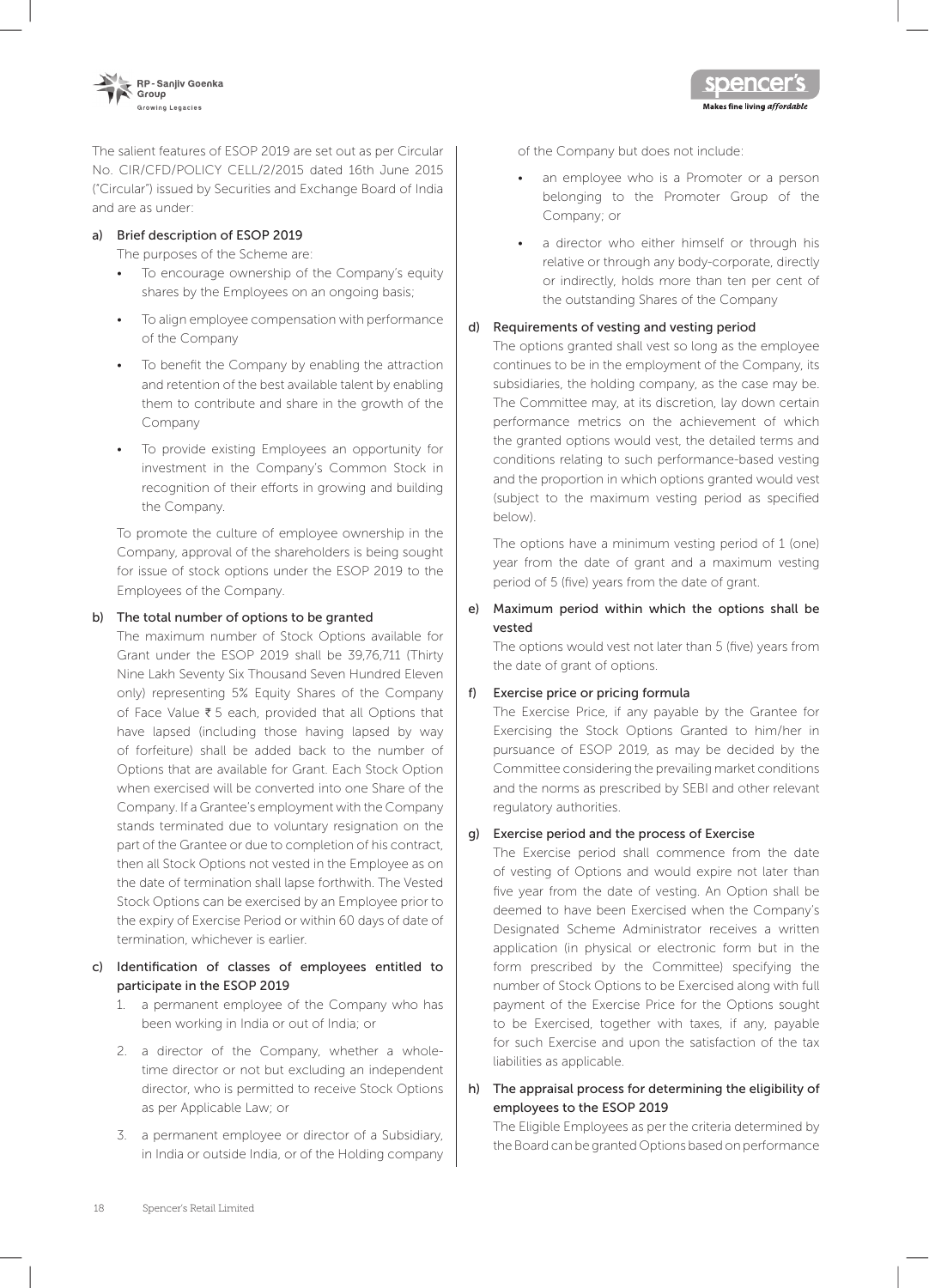

linked parameters such as work performance, company performance, business performance and such other parameters as may be decided from time to time.

i) Maximum number of Options to be issued per employee and in aggregate

The total number of options that may be granted to any specific employee under one or more tranches during any one year shall not exceed 2% stock options and options that may be granted to any specific employee in aggregate shall not exceed 5% stock options.

j) Whether the scheme is to be implemented and administered directly by the Company or through a Trust:

The Company intends to implement ESOP 2019 with a view to attract and retain key talents working with the Company. For this purpose, it may set up an employee benefit trust for this purpose. The Board will facilitate setting up of employee welfare trust namely Spencer's Employee Benefit Trust, if so required, to implement and monitor the ESOP 2019.

k) Whether the scheme involves new issue of shares by the company or secondary acquisition by the trust or both:

Company's ESOP 2019 scheme involves new issue of equity shares by the Company as well as secondary market acquisition.

l) A statement to the effect that the company shall conform to the accounting policies specified in Regulation 15:

The Company shall follow the 'Guidance Note on Accounting for Employee Share-based Payments' and/or any relevant Accounting Standards as may be prescribed by the Institute of Chartered Accountants of India from time to time, including the disclosure requirements prescribed therein or such other policies as may be prescribed under SEBI SBEB Regulations.

m) The amount of loan to be provided for implementation of the scheme(s) by the company to the trust, its tenure, utilization, repayment terms, etc.;

The Company proposes to provide, if required, financial assistance to the Spencer's Employee Benefit Trust for secondary acquisition of equity shares of the Company for the purpose of implementation of ESOP 2019. The terms and conditions (including tenure, utilisation, repayment terms) of such loans or security provided by the Company for any external loans shall be mutually agreed between the Company and Spencer's Employee Benefit Trust subject to the Companies Act 2013 read with Companies (Share Capital and Debentures) Rules 2014, SEBI SBEB Regulations and appropriate internal

regulations of Spencer's Employee Benefit Trust. Accordingly, consent of the members is sought for approving the Special Resolution for provision of monies/ loans or provision of security for loans obtained from the external financial institutions/lenders by Spencer's Employee Benefit Trust for secondary acquisition of equity shares of the Company for the implementation of ESOP 2019.

Makes fine living affordable

- n) Maximum percentage of secondary acquisition (subject to limits specified under the regulations) that can be made by the trust for the purposes of the scheme(s);
- o) Spencer's Employee Benefit Trust may aquire equity shares of the Company from the secondary market, subject to the provisions of the Companies Act, 2013 read with Companies (Share Capital and Debentures) Rules 2014 and SEBI SBEB Regulations.
- p) The conditions under which option vested in employees may lapse:

The vested options shall lapse in case of termination of employment due to misconduct or due to breach of Company policies or the terms of employment. Further, irrespective of employment status, in case vested options are not exercised within the prescribed exercise period, then such vested options shall lapse.

q) The specified time period within which the employee shall exercise the vested options in the event of a proposed termination of employment or resignation of employee:

In case of resignation/ termination (other than due to misconduct) all the vested options as on that date can be exercised by the employee only upon or in connection with liquidity event and within such period as shall be notified by the Committee in this regard.

#### r) Lock-In Period

The Shares allotted upon exercise of Stock Options granted under the Scheme are not subject to any lock in.

s) The method which the company shall use to value its options whether fair value or intrinsic value

The Company shall adopt the fair value method or any other method as per applicable Accounting Standards prescribed by the Institute of Chartered Accountants of India or prescribed under any other statutory provisions from time to time for valuation of options.

t) Maximum quantum of benefits to be provided per employee under the ESOP 2019

The maximum quantum of benefits underlying the options issued to an eligible employee shall be equal to the difference between the option exercise price and the market price of the shares as on the exercise date.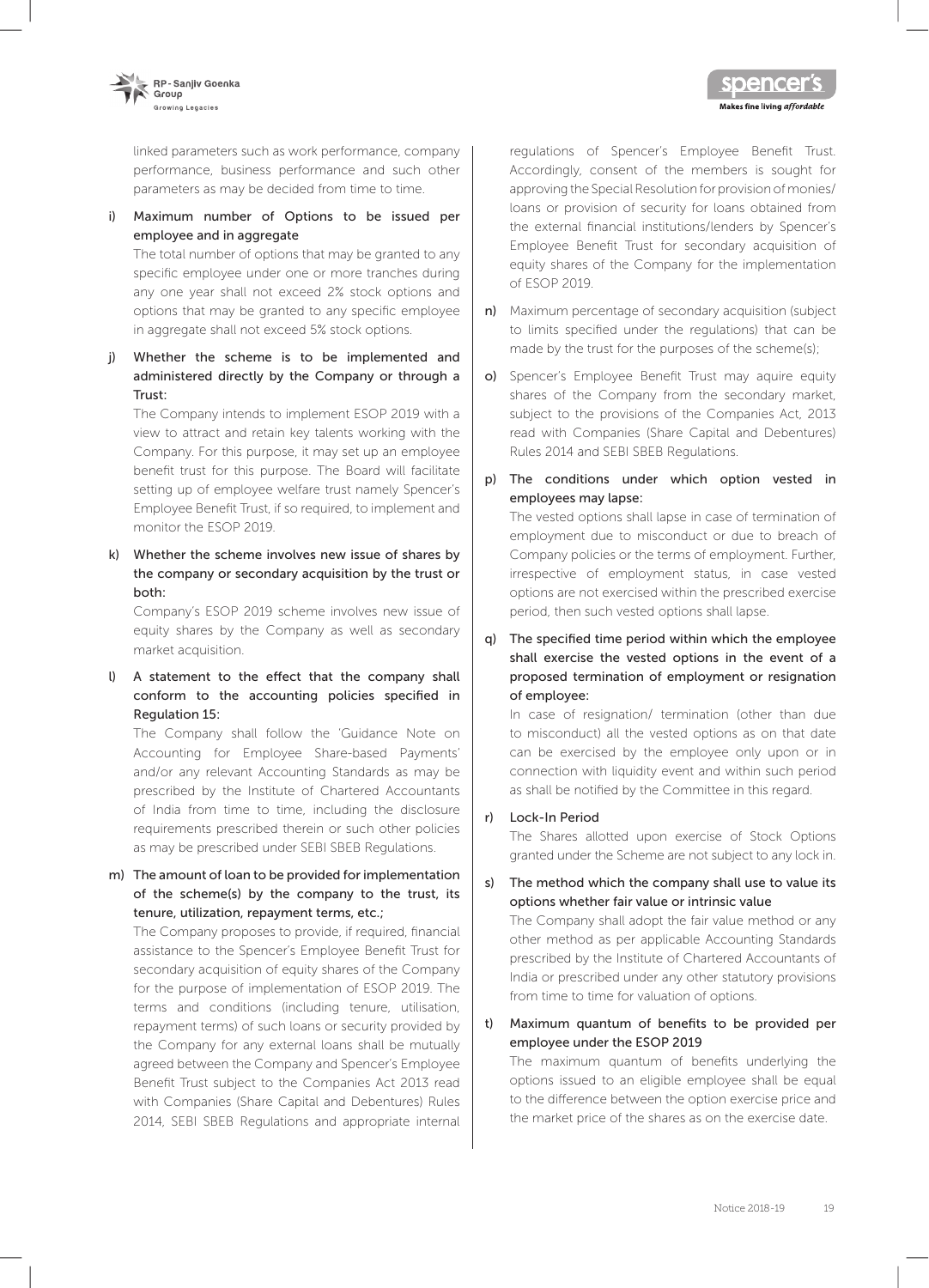

#### u) Declaration

In case the Company has opted for Intrinsic Value method for expensing of the benefits of the scheme, the difference between the Employee compensation cost so computed and the Employee compensation cost that shall have been recognized if it had used the Fair Value, will be disclosed in the Directors' Report and the impact of this difference on profits and on Earnings Per Share ("EPS") of the Company will also be disclosed in the Directors' Report.

Regulation 6(1) of SBEB Regulations requires that every employee stock option scheme shall be approved by the members of the company by passing a Special Resolution. Further, as ESOP 2019 will entail further issue of shares, consent of the members is required by way of a Special Resolution pursuant to Section 62(1)(b) of the Companies Act, 2013.

None of the Directors or Key Managerial Personnel of the Company including their relatives are, in any way, concerned or interested, financially or otherwise, in the proposed resolution(s) mentioned at Item No.12, except to the extent of the stock options that may be granted to them under ESOP 2019.

Your Directors, therefore, recommend the passing of the resolution(s) mentioned at Item No. 12 as Special Resolution.

By Order of the Board

pence

Makes fine living affordable

#### Rama Kant

Company Secretary (Membership No: F4818)

#### Registered office

Duncan House 31, Netaji Subhas Road, Kolkata – 700 001 CIN: L74999WB2017PLC219355 E-mail: spencers.secretarial@rp-sg.in Website: www.spencersretail.com Date: 17th May 2019

# AGM VENUE ROUTE MAP

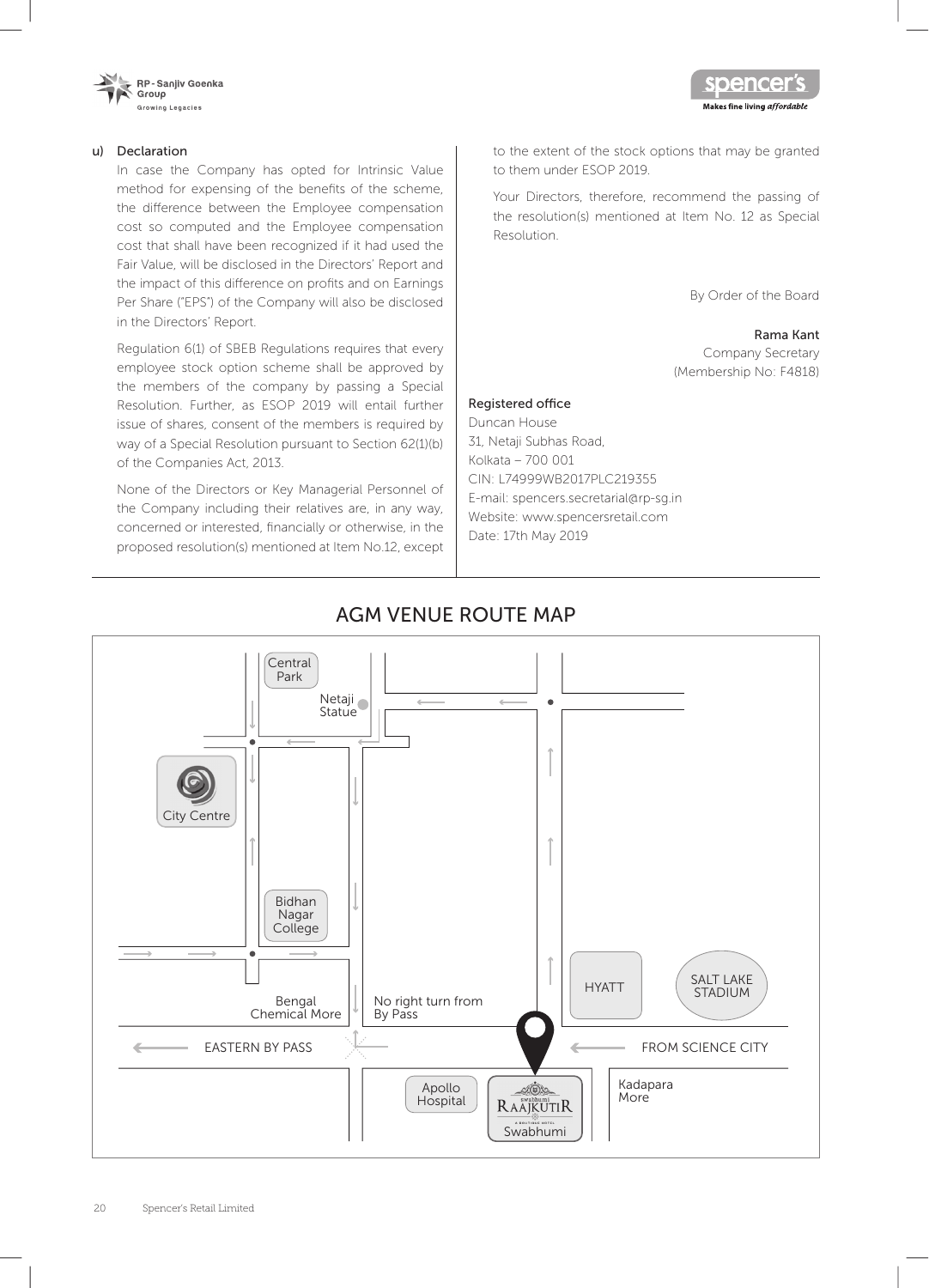



**ATTENDANCE SLIP**

**AGM 2019**

**Makes fine living affordable** (Formerly known as RP-SG Retail Limited)

CORPORATE IDENTITY NUMBER :L74999WB2017PLC219355

*Registered Office: Duncan House, 31, Netaji Subhas Road, Kolkata – 700001*

*Phone: 033 6625 7600 / 7700, E-mail ID: spencers.secretarial@rp-sg.in, Website: www.spencersretail.com*

|                           | <b>SECOND ANNUAL GENERAL MEETING</b>                                                                                                                                                                                                                       |
|---------------------------|------------------------------------------------------------------------------------------------------------------------------------------------------------------------------------------------------------------------------------------------------------|
| 1. Name of the Member(s): |                                                                                                                                                                                                                                                            |
| 2. No. of Shares held     |                                                                                                                                                                                                                                                            |
| 3. Folio No/Client ID     |                                                                                                                                                                                                                                                            |
| <b>4. DP ID</b>           |                                                                                                                                                                                                                                                            |
| 5. Name of Proxy (if any) |                                                                                                                                                                                                                                                            |
|                           | I, hereby record my presence at the Second Annual General Meeting of Spencer's Retail Limited, to be held on Friday, 19 July, 2019, at<br>10:30 A.M. at Rangmanch, Raajkutir Swabhumi, 89C, Moulana Abul Kalam Azad Sarani, Kolkata, West Bengal – 700054. |

\_\_\_\_\_\_\_\_\_\_\_\_\_\_\_\_\_\_\_\_\_\_\_\_\_\_\_\_\_\_\_\_\_\_\_\_\_\_ Name of Proxy (in Block Letters)

\_\_\_\_\_\_\_\_\_\_\_\_\_\_\_\_\_\_\_\_\_\_\_\_\_\_\_\_\_\_\_\_\_\_\_\_\_\_\_\_\_\_\_\_\_\_\_\_\_\_ Signature of the Shareholder/Proxy's

#### **Notes :**

- 1. Members/proxy holders are requested to bring this slip with them when they come to the Meeting and hand it over at the entrance of the Meeting Hall duly signed.
- 2. The electronic voting particulars are set out below:

| <b>EVEN</b><br>(E - Voting Event Number) | User ID | Password / PIN |  |
|------------------------------------------|---------|----------------|--|
|                                          |         |                |  |

Please refer to the attached AGM NOTICE for instructions on E-Voting.

3. E-voting facility is available during the following voting period:

| Commencement of e-voting                                                                         |                                                                                                                                                                                                                                | End of e-voting                                                                                        |  |
|--------------------------------------------------------------------------------------------------|--------------------------------------------------------------------------------------------------------------------------------------------------------------------------------------------------------------------------------|--------------------------------------------------------------------------------------------------------|--|
| 16 July, 2019 from 9.00 A.M. IST                                                                 |                                                                                                                                                                                                                                | 18 July, 2019 till 5.00 P.M. IST                                                                       |  |
|                                                                                                  |                                                                                                                                                                                                                                |                                                                                                        |  |
| - Sanjiv Goenka<br>Growing Legacies                                                              | spencer's<br><b>Makes fine living affordable</b><br>(Formerly known as RP-SG Retail Limited)<br>CORPORATE IDENTITY NUMBER : L74999WB2017PLC219355<br>Registered Office: Duncan House, 31, Netaji Subhas Road, Kolkata - 700001 | Phone: 033 6625 7600 / 7700, E-mail ID: spencers.secretarial@rp-sq.in, Website: www.spencersretail.com |  |
| 1. Folio No.                                                                                     |                                                                                                                                                                                                                                |                                                                                                        |  |
| 2. Name of the 1 <sup>st</sup> /Sole Member                                                      |                                                                                                                                                                                                                                |                                                                                                        |  |
| 3. Bank A/c No. (Savings / Current)                                                              |                                                                                                                                                                                                                                |                                                                                                        |  |
| 4. Telephone No.                                                                                 |                                                                                                                                                                                                                                |                                                                                                        |  |
| 5. E-mail ID                                                                                     |                                                                                                                                                                                                                                |                                                                                                        |  |
|                                                                                                  |                                                                                                                                                                                                                                | Signature of the 1 <sup>st</sup> / Sole Member                                                         |  |
| Please read the instructions printed in the notice of AGM carefully before completing this form. |                                                                                                                                                                                                                                |                                                                                                        |  |
| PLEASE TEAR OFF AND RETURN TO US                                                                 |                                                                                                                                                                                                                                |                                                                                                        |  |